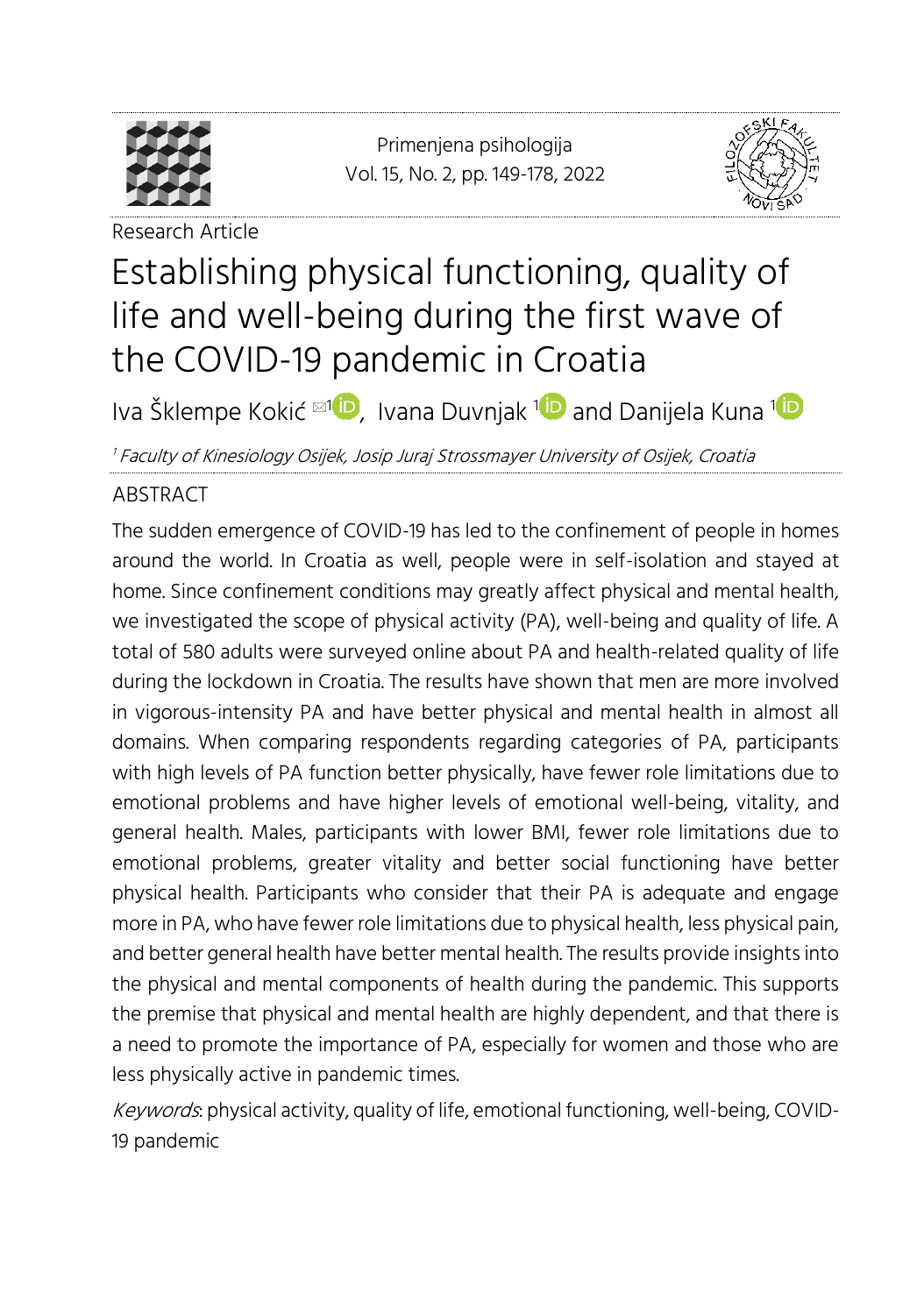UDC: 371.78:578.834(497.5) DOI: 10.19090/pp.v15i2.2350 Received: 28.07.2021. Revised: 12.12.2021. Accepted: 13.01.2022.

 $\overline{\mathbf{\Theta}}$  $\boxed{\textcircled{\scriptsize{c}}}$ 

Copyright © 2022 The Author(s). This is an open access article distributed under the terms of the [Creative Commons Attribution](https://creativecommons.org/licenses/by/4.0/)  [License](https://creativecommons.org/licenses/by/4.0/), which permits unrestricted use, distribution, and reproduction in any medium, provided the original author and source are credited.

 $\mathbb{Z}$  Corresponding author email: iva.sklempe.kokic@kifos.hr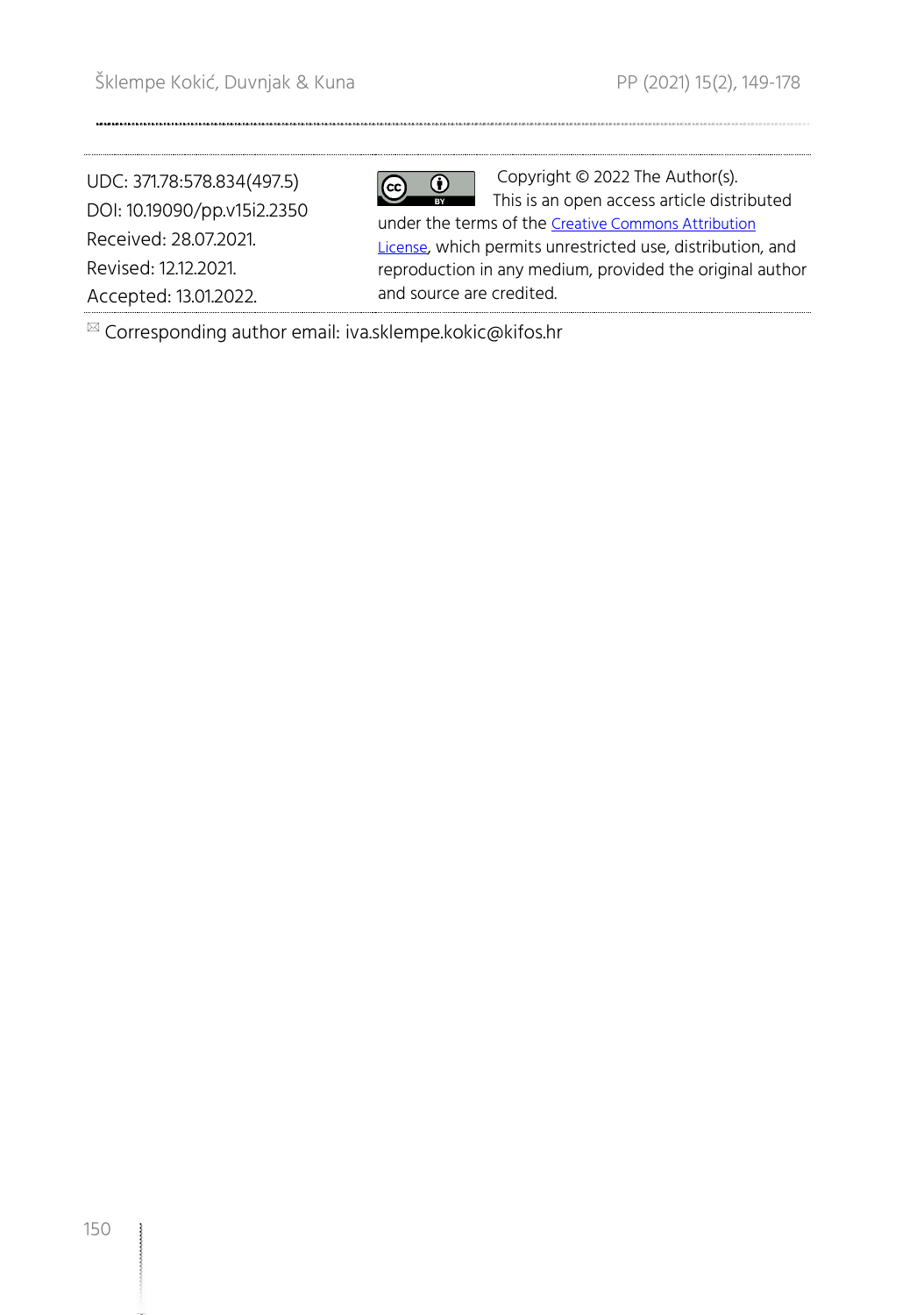### Introduction

The phenomenon of coronavirus disease represents a threat to health, but it also has negative consequences on people's mental health. Croatia had the most stringent restrictions and measures to reduce infection with the new coronavirus. Measures of social distancing were introduced - public and religious gatherings and sports events were forbidden, restaurants, shops and border crossings were also closed. Such measures have led to people being able to move less and consequently less able to engage in physical activity. A new theoretical framework describes an unexpected situation of COVID-19 in the context of the lack of control and high level of risk that can seriously affect health and well-being, and can be increased by isolation (Amanzio et al., 2020). Confinement measures caused negative emotions and psychological distress that can lead to sleep disorders, muscle tension, pain, and digestive and circulatory disorders (Liu et al., 2020). The positive relation between physical activity and exercise with physical and mental health is well-recorded (Bird et al., 2021). Physical activity increases hormone levels that can make people less stressed, happier and improve their ability to overcome difficulties more easily (Anderson & Shivakuma, 2013).

Unlike the medical model that defines health as the absence of disease or difficulties, the World Health Organization determines health as "a state of complete physical, mental and social well-being" (World Health Organization, 2001). The concept of well-being encompasses assessments of social, health, material, and subjective domains of quality of life (Diener et al., 2018). The emotional component of well-being represents a dimension of subjective wellbeing, which is defined as the experience of positive and negative affect (Keyes, 2000). Due to the conceptual ambiguity, the wellness model defines health as an internal experience or emotion that people enjoy or lack (Larson, 1999). The wellness model emphasizes a permanent feeling and state of mental health that positively affects and improves physical health (Larson, 1997). According to the environmental model, which arose from systems theory, health is considered as people's continuous adjustment to their environment (Gochfeld & Goldstein,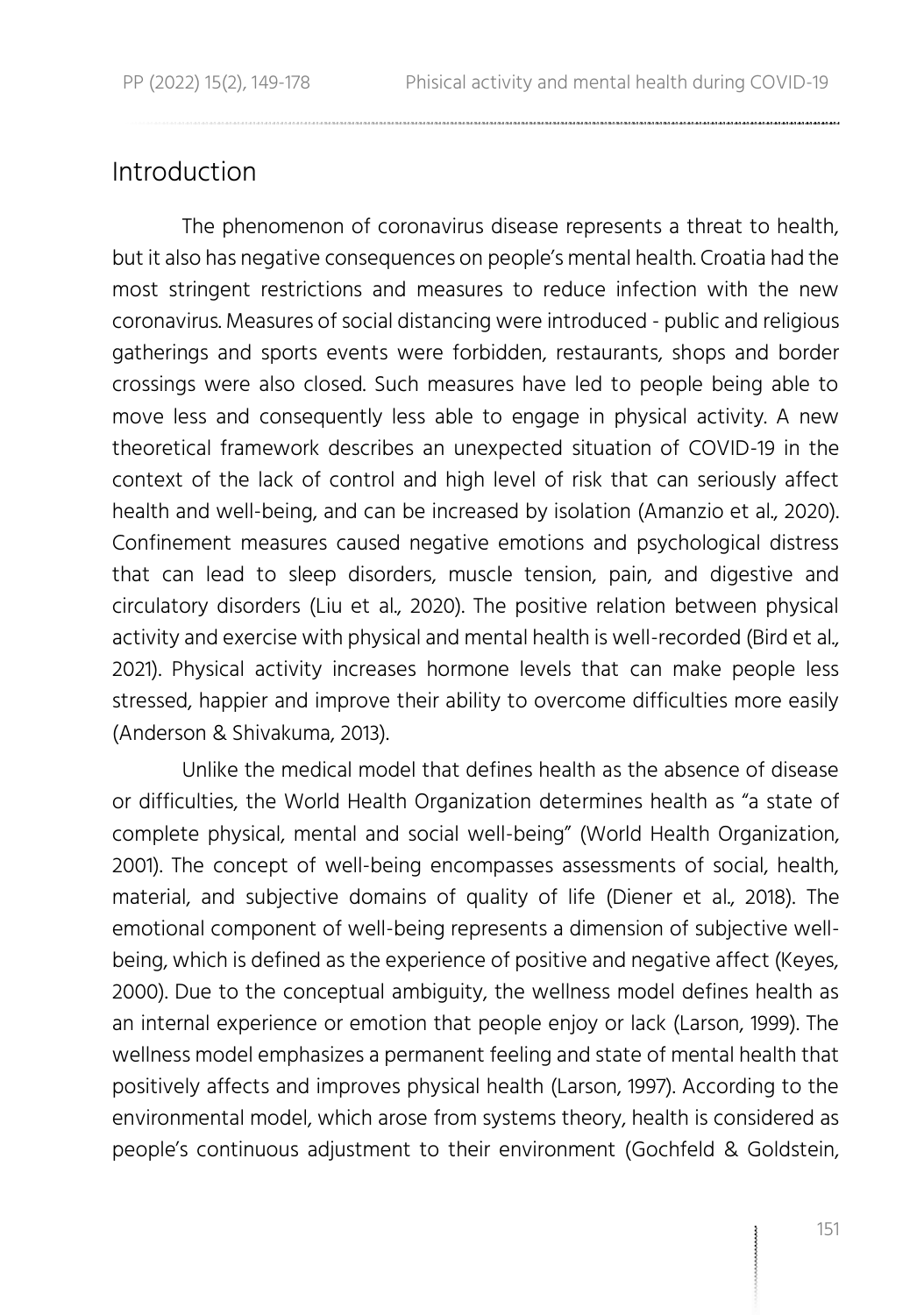1999). Health-related quality of life contains functioning and well-being in the physical, mental, and social aspects of people's lives (Larson, 1997).

Recent research confirmed the negative psychological impact of movement restrictions (Brooks et al., 2020; Lauri Korajlija & Jokić‐Begić, 2020). It has been shown that greater subjective well-being benefits health (Lyubomirsky et al., 2005). Also, physical activity positively affects the quality of life (Kurklu et al., 2015). During confinement, people could not exercise or maintain supporting social relations. As a result, there was a decrease in emotional well-being (Stieger et al., 2021). Furthermore, people's vitality may be decreased when they are less active and productive (Arslan, 2021). Regarding gender, existing findings in other countries (Italy, Austria) show that women have worse mental health during pandemics (Pieh et al., 2020; Rossi et al., 2020).

In general, physical inactivity is one of the major public health problems (World Health Organization, 2018) and could be a risk for disease morbidity (Hallal et al., 2012). Such a negative lifestyle can automatically increase sedentary behaviour (Ammar et al., 2020). Regular physical activity (PA) contributes to physical health indicators, positive mental health, and well-being (Chekroud et al., 2018). Follow-up data shows that females are generally less involved in physical activities than males (Telama, 2009). The reasons can be attributed to major life transitions and changes that have a greater impact on women's physical activity. Restriction measures on physical distancing, outdoor activities and confinement have led to major changes in physical activity (Đogaš et al., 2020). Consequently, there was an increase in sedentary behaviour, which poses a risk for gaining weight, cardiovascular problems, and high blood pressure (Balanzá–Martínez et al., 2020).

Well-being refers to optimal psychological functioning (Ryan & Deci, 2001), which requires the realization of basic psychological needs - personal growth, competence, and relatedness (Deci & Ryan, 2000; Ryan & Deci, 2017). Movement restrictions can aggravate satisfying basic psychological needs due to disabling socializing. Failure to satisfy basic psychological needs is related to impaired physical and mental health (Reis et al., 2000). In addition, restrictions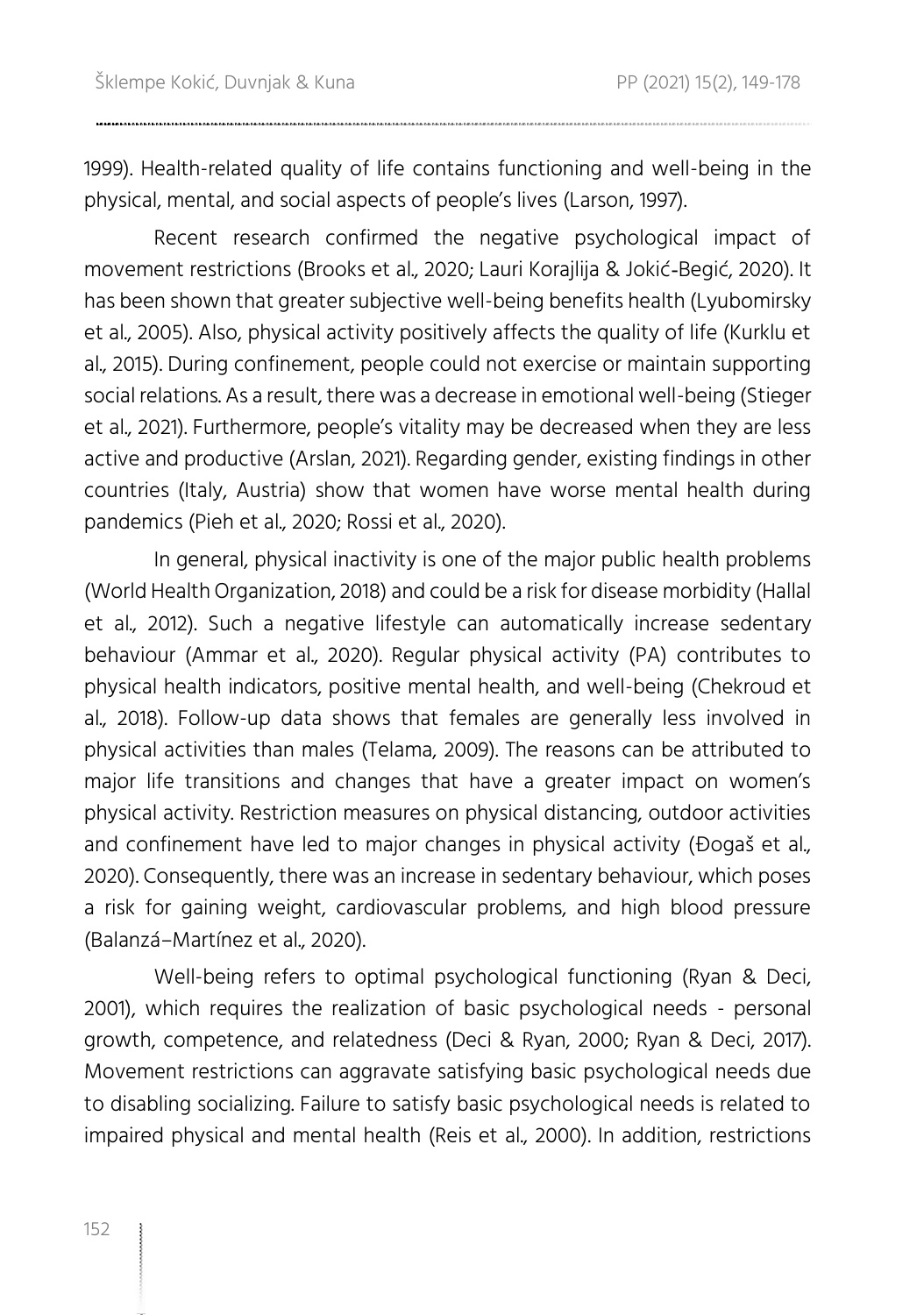during a pandemic have led to a lack of social interaction, and consequently to a decrease in well-being (Son et al., 2020).

The purpose of this empirical research was to investigate the relation of physical and mental health with the physical activity habits of Croatian adults during COVID-19. Previous studies established a tight relation between physical and mental health and show that they are also distinguishable constructs (Farivar et al., 2007; Hays et al., 1994). According to the study aim, we hypothesized that men would engage more in physical activity and have better physical and mental health than women. Further, it is assumed that those who exercise more will have better physical and mental health, due to the general fact about the benefits of physical activity. Also, dimensions of physical health will predict mental health, and vice versa (Lins & Carvalho, 2016).

### Method

### Sample and procedure

Study included 580 working-age adults residing in Croatia between 18 and 69 years ( $M = 34.56$ ,  $SD = 11.39$ ). There were 171 male and 409 female participants in the sample, and two-thirds of them were employed (63.30%). Table 1 summarized participants' characteristics by gender since men and women generally differ in physical appearance. Male participants had a higher body mass index (BMI) than females. Although BMI is under criticism because it does not give accurate information regarding body composition it is still widely used to indicate the level of risk for morbidity and mortality.

|                               |     | Males ( $n = 171$ ) |              |           |       |       | Females ( $n = 409$ ) |       |
|-------------------------------|-----|---------------------|--------------|-----------|-------|-------|-----------------------|-------|
|                               | Min | Max                 | $\mathcal M$ | <i>SD</i> | Min   | Max   | M                     | SD    |
| Age                           | 18  | 64                  | 35.34        | 10.57     | 18    | 69    | 34.24                 | 11.71 |
| BMI ( $\text{kg/m}^2$ ) 18.31 |     | 43.39               | 27.39        | 4.71      | 15.78 | 44.62 | 23.86                 | 4.23  |

### Table 1 Participants' characteristics regarding gender

Note: BMI - Body mass index.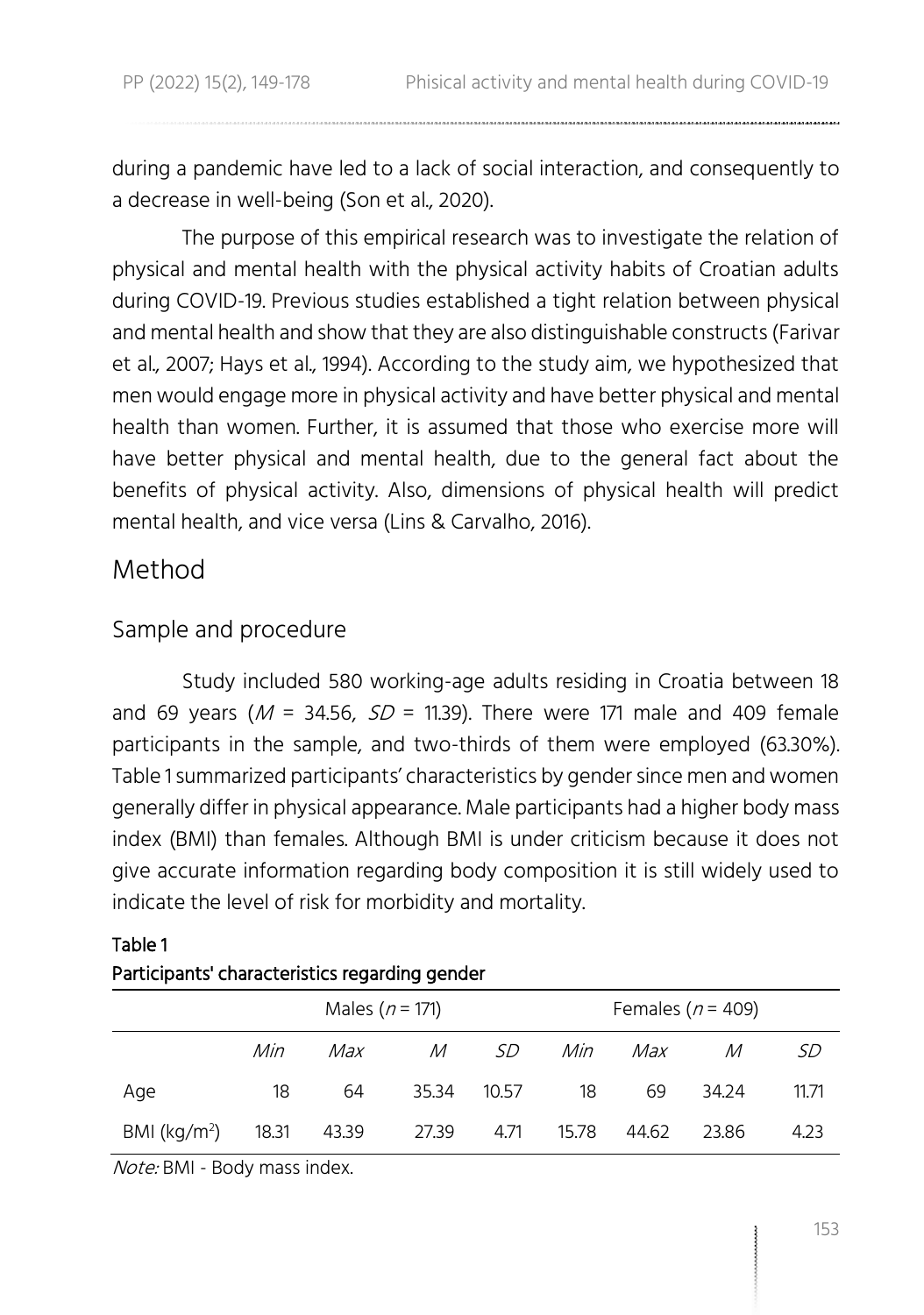A cross-sectional study using an online self-administered questionnaire was performed. The participants were invited to participate between 14th and 21st May 2020, during the first wave of the COVID-19 pandemic in Croatia using a virtual snowball sampling method over social networks. Authors shared information regarding the research using Facebook and asked their contacts to participate and to further share the survey over social networks. This was the most convenient way of collecting data due to the partial lockdown in Croatia and the closure of most facilities. Our inclusion criteria were having residence in Croatia during specified period and understanding of Croatian language. Our exclusion criterion was being minor. Participation was voluntary and anonymous, and each participant had given consent to take part in the survey.

### Instruments

The web-based survey questionnaire included demographic data and self-reported PA levels, health-related quality of life, and level of agreement with the statement "My level of physical activity is adequate".

### Demographic data

Demographic data included age, gender, self-reported body height and body mass, level of education and employment status. Body mass index was calculated using a standard equation. The level of agreement with the statement "My level of physical activity is adequate" was assessed on a Likert-type scale of 1-5. Value 1 represented the answer "strongly disagree", while value 5 represented the answer "strongly agree".

### International Physical Activity Questionnaire – Short Form (IPAQ-SF)

Physical activity was assessed with the Croatian version of the International Physical Activity Questionnaire – Short Form (IPAQ-SF) (Craig et al., 2003). The questionnaire is publicly available, used worldwide, and free to use. It aims to identify the frequency and duration of several domains of physical activity: walking, physical activity of moderate-intensity, physical activity of vigorous-intensity, as well as sedentary behaviour. Data were processed using official guidelines (IPAQ Group, 2005). Physical activity was quantified and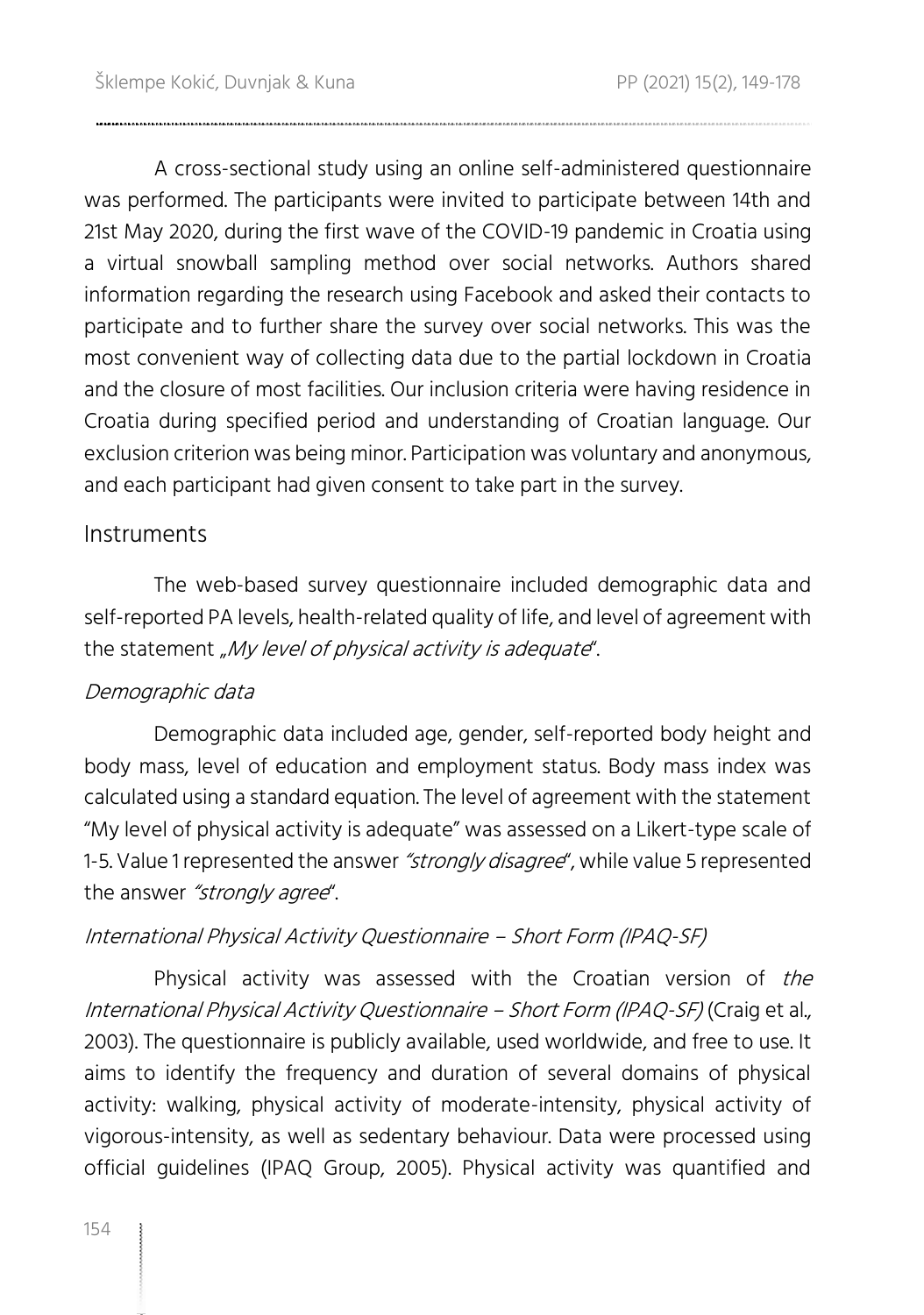presented as MET-minutes per week, where 1 MET represents the rate of energy expenditure while sitting at rest. For most people, this approximates an oxygen uptake of 3.5 millilitres per kilogram per minute (Physical Activity Guidelines Advisory Committee, 2018). MET-minutes per week of specific activity are calculated by multiplying the MET value of specific activity with the duration of that activity in minutes. The following values of the intensity of physical activity were recommended by the official guidelines for data processing and used in the analysis: 3.3 METs for walking, 4.0 METs for physical activity of moderate intensity, 8.0 METs of physical activity of vigorous-intensity (e.g., 8.0 \* walking days \* walking minutes). Average time spent in sedentary behaviour was also calculated and presented in hours.

Participants were classified into three categories of physical activity. They were classified in the category of high PA if they performed a PA of vigorous-intensity on at least three days of the week, while achieving at least 1500 MET-minutes per week of total PA, or had seven days a week of any combination of walking, moderate-, or vigorous-intensity PA, while achieving at least 3000 MET-minutes per week of total PA.

Respondents were classified in the category of moderate PA if they performed three or more days of PA of vigorous-intensity of at least 20 minutes per day, or PA of moderate-intensity or walking at least 30 minutes per day, or five or more days in the week of any combination of walking, moderate- and vigorous-intensity PA, achieving at least 600 MET-minutes per week. Participants not meeting the criteria for moderate and high PA categories were classified as being in the category of low PA.

### Short-Form Health Survey (SF-36)

Participants' health-related quality of life was assessed using the Croatian version of the 36-Item Short-Form Health Survey (SF-36). The survey consists of 36 items grouped into 8 main domains of health (Jureša et al., 2000; Maslić Seršić & Vuletić, 2006; Ware & Sherbourne, 1992; Ware et al., 1993). The questionnaire is free to use. Each category is scored on a scale of 0-100. Value 0 represents the worst overall health status, and value 100 represents the best overall health status. The physical health component consists of the domains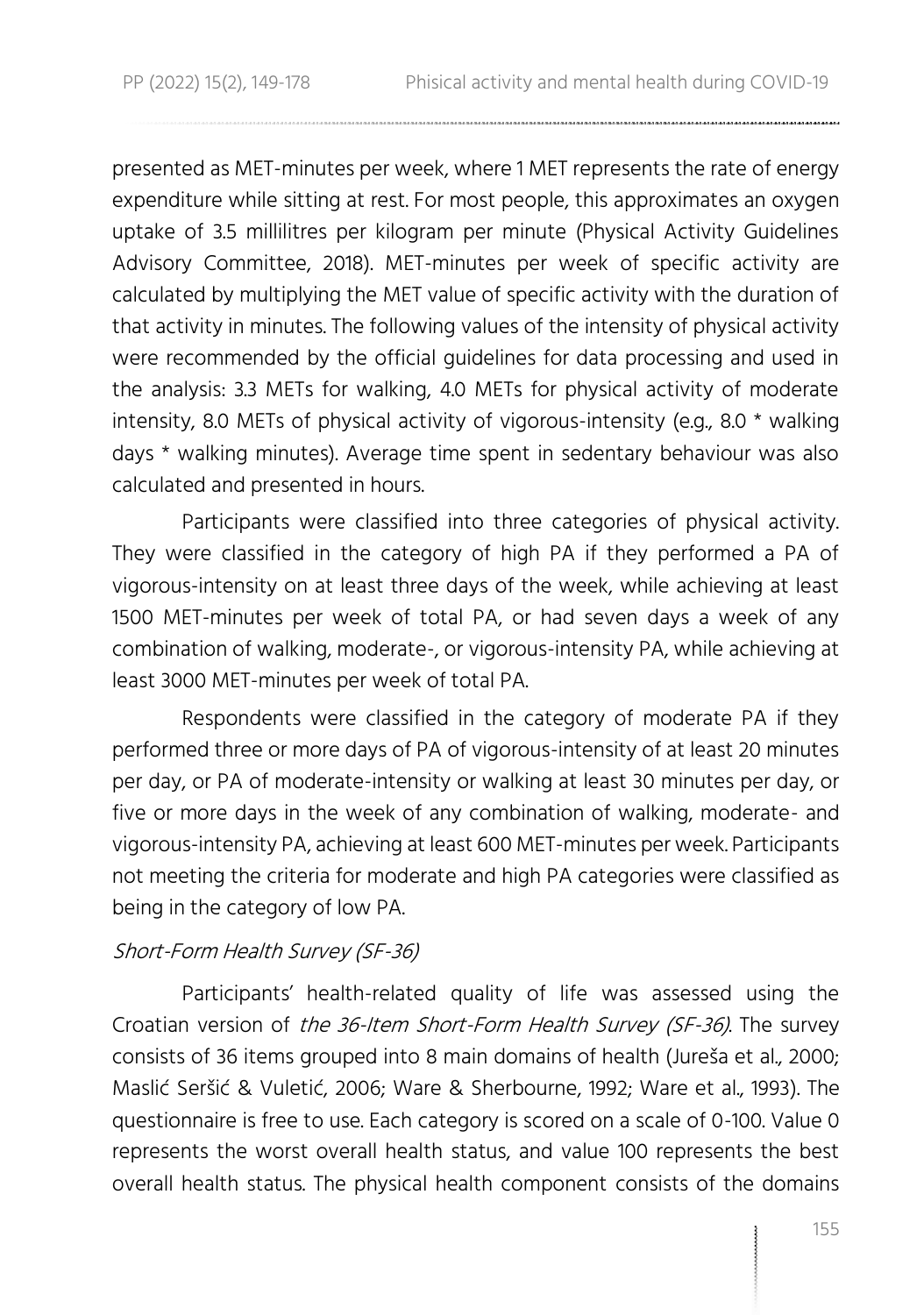physical functioning, role functioning/physical, bodily pain, and general health. The domain of physical functioning refers to the levels and types of performing all physical activities. Role functioning is defined with health-related limitations in the amount or type of work. Bodily pain determines the discomfort with everyday activities caused by pain. Item example includes: "How much bodily pain have you had during the past 4 weeks?". Personal beliefs about the quality of health represent the general health domain. The mental health component consists of the domain's vitality, social functioning, role functioning/emotional, and emotional well-being. Vitality includes energy level and fatigue. The domain of social functioning refers to the impact of physical health or emotional problems on normal social activities. Role functioning/emotional measures the levels of problems with daily activities or work due to emotional problems. Emotional well-being represents a subjective evaluation of satisfaction and happiness, and dimensions of anxiety, depression, loss of emotional control and psychological well-being ("How much of the time during the past 4 weeks have you felt so down in the dumps nothing could cheer you up?"). The physical health component and the mental health component can be combined into physical component summary (PCS) and mental component summary (MCS) scores. Data processing and scoring of the survey were performed according to official guidelines (Ware et al., 1994; Ware et al., 1993). The survey was tested on a representative sample of the Croatian adult population and acceptable psychometric characteristics were recorded (Jureša et al., 2000). The reliability of domains in this research was estimated, and all Cronbach alphas are above .70 (Cronbach alphas were high for domains of physical functioning and emotional well-being,  $\alpha$  ≥ .90).

### Statistical analyses

Descriptive statistical parameters were calculated for physical activity and health subscales. Reliability was calculated using Cronbach's alpha test. Differences were estimated with t-tests and Cohen's d effect size, ANOVA's and Welch test, and Games-Howell post-hoc test for unequal groups and variances. A series of hierarchical multiple linear regression analyses were conducted to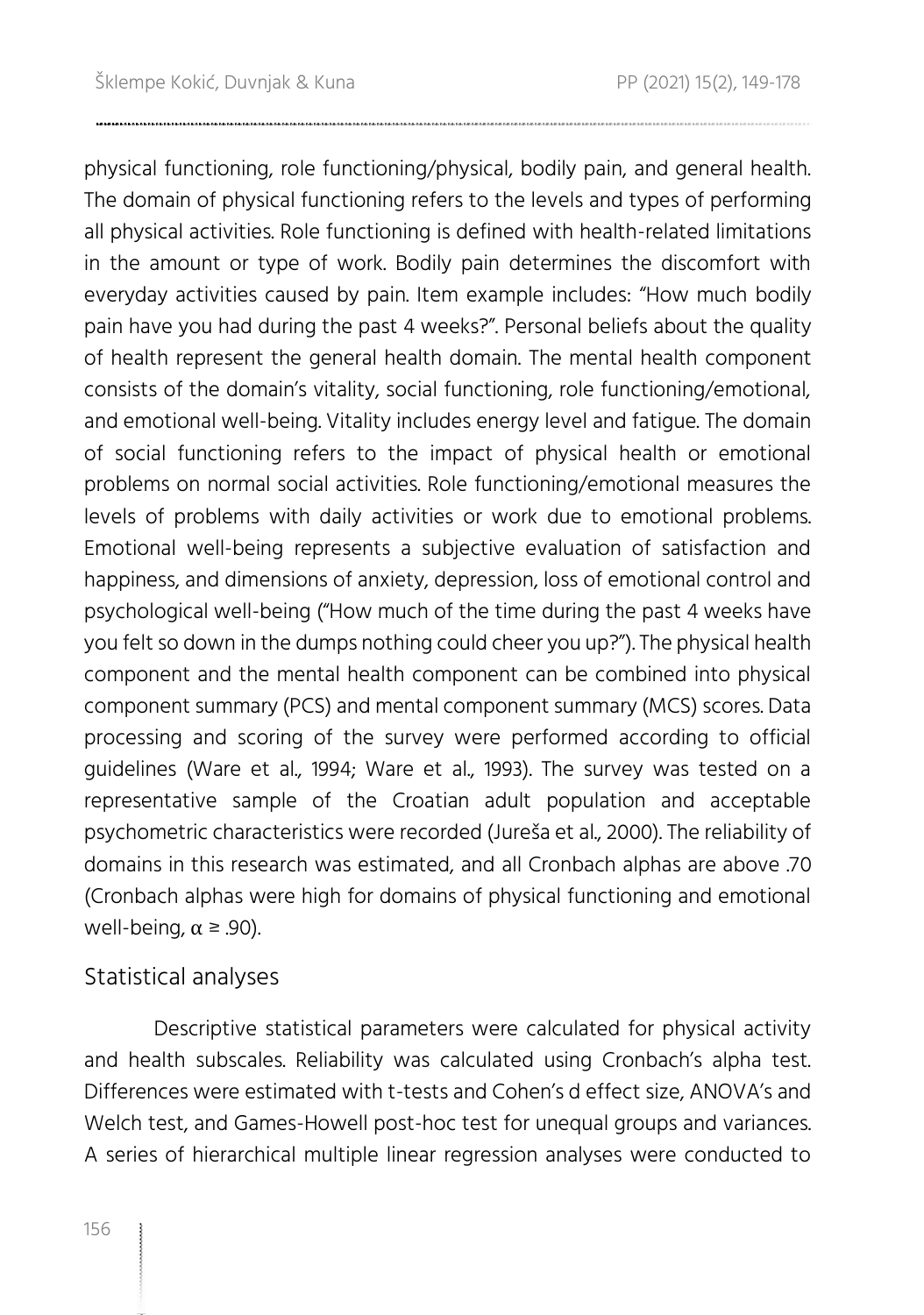determine the predictors of PA levels and health-related quality of life domains on PCS and MCS scores. Statistical analyses were performed using SPSS 25.0 (IBM Corp. Released 2017).

### Results

Descriptive statistics were calculated for all elements of PA and health survey subscales (Table 2). All measured variables show satisfactory reliability, and indicators of skewness and kurtosis suggest that there are no major deviations of distributions (Kline, 2011). Participants' mean values of BMI in our sample are at the upper recommended limit according to the World Health Organization classification for the European population ( $M = 24.89$ ,  $SD = 4.66$ ). Respondents estimate that they are moderately physically active ( $M = 3.15$ ,  $SD =$ 1.34).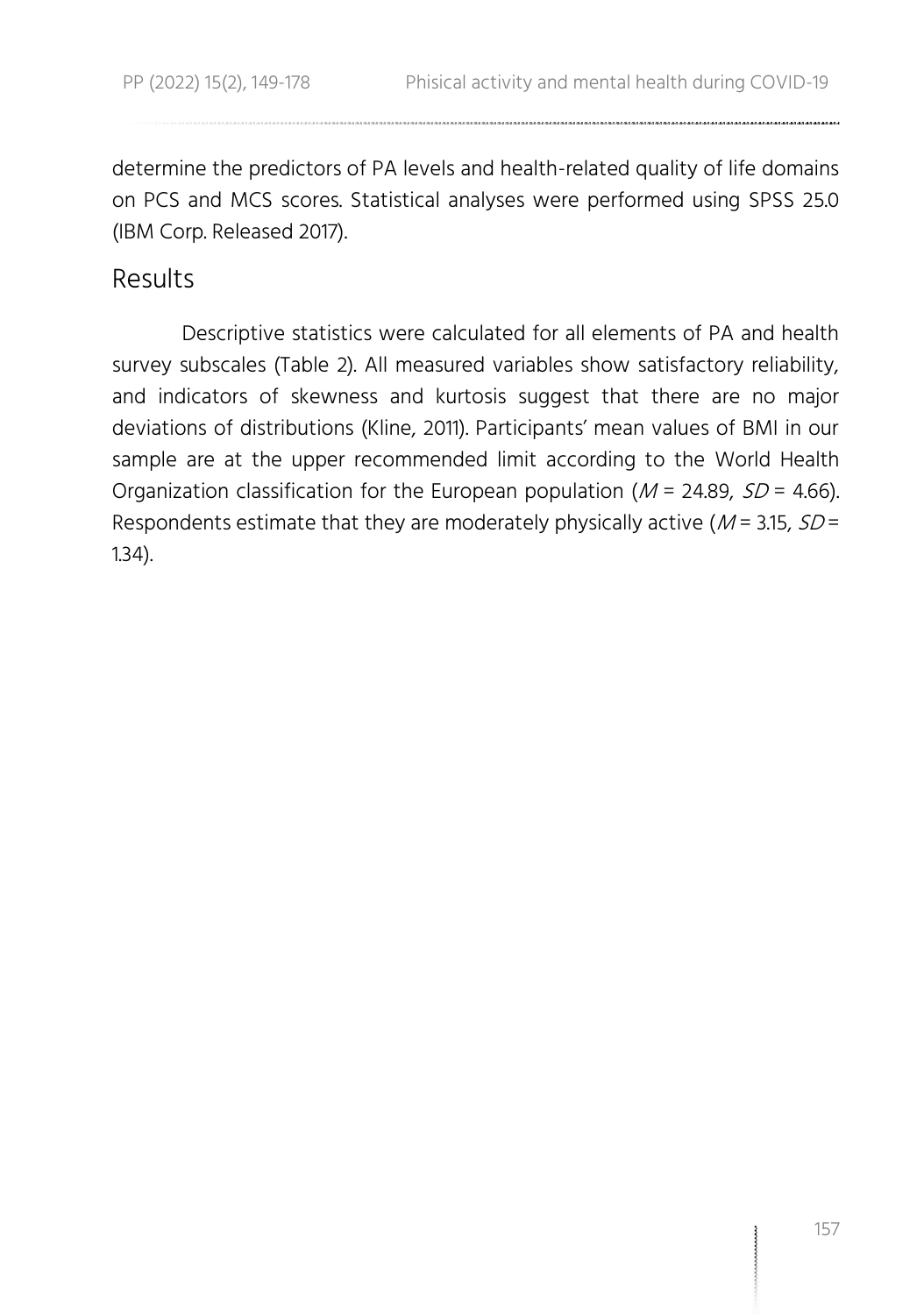Table 2

### Descriptive statistics and reliability coefficients (N = 580)

|                                      | k              | Min     | Max      | М       | <b>SD</b> | Sk      | Кu      | α                        |
|--------------------------------------|----------------|---------|----------|---------|-----------|---------|---------|--------------------------|
| Body mass index (BMI)                | $\mathbf{1}$   | 15.78   | 44.62    | 24.89   | 4.66      | 1.26    | 2.17    | $\overline{\phantom{a}}$ |
| (kq/m <sup>2</sup> )                 |                |         |          |         |           |         |         |                          |
| Attitude towards                     | 1              | 1.00    | 5.00     | 3.15    | 1.34      | $-0.13$ | $-1.29$ |                          |
| reaching appropriate<br>levels of PA |                |         |          |         |           |         |         |                          |
| IPAQ-SF                              |                |         |          |         |           |         |         |                          |
| Vigorous-intensity PA                | 1              | 0.00    | 10080.00 | 2091.46 | 2281.96   | 1.44    | 1.63    |                          |
| (MET-min/week)                       |                |         |          |         |           |         |         |                          |
| Moderate-intensity PA                | 1              | 0.00    | 5040.00  | 1203.07 | 1265.83   | 1.30    | 0.99    |                          |
| (MET-min/week)                       |                |         |          |         |           |         |         |                          |
| Walking (MET-min/week)               | 1              | 0.00    | 4158.00  | 1585.18 | 1283.09   | 0.77    | $-0.59$ |                          |
| Total PA (MET-min/week)              | $\mathbf{1}$   | 0.00    | 19278.00 | 4879.75 | 3767.05   | 1.16    | 1.04    |                          |
| Sedentary behaviour                  | 1              | 0.00    | 16.00    | 5.64    | 2.91      | 0.36    | $-0.54$ |                          |
| (h/day)                              |                |         |          |         |           |         |         |                          |
| SF-36 Health Survey                  |                |         |          |         |           |         |         |                          |
| Physical functioning                 | 10             | 0.00    | 100.00   | 86.72   | 20.95     | $-2.09$ | 3.83    | .92                      |
| Role limitations due to              | 4              | 0.00    | 100.00   | 75.60   | 35.74     | $-1.18$ | $-0.13$ | .85                      |
| physical health                      |                |         |          |         |           |         |         |                          |
| Role limitations due to              | 3              | 0.00    | 100.00   | 66.03   | 41.85     | $-0.66$ | $-1.30$ | .86                      |
| emotional problems                   |                |         |          |         |           |         |         |                          |
| Vitality/Energy                      | 4              | 0.00    | 100.00   | 55.97   | 18.67     | $-0.39$ | $-0.02$ | .85                      |
| Emotional well-being                 | 5              | 0.00    | 100.00   | 64.39   | 18.42     | $-0.72$ | 0.32    | .90                      |
| Social functioning                   | $\overline{2}$ | 0.00    | 100.00   | 71.38   | 24.71     | $-0.72$ | $-0.13$ | .70                      |
| Bodily pain                          | 2              | 10.00   | 100.00   | 79.25   | 21.08     | $-0.97$ | 0.20    | .85                      |
| General health                       | 5              | 10.00   | 100.00   | 69.91   | 18.02     | $-0.73$ | 0.49    | .77                      |
| PCS                                  | 21             | 20.00   | 100.00   | 77.87   | 17.71     | $-1.05$ | 0.43    | .89                      |
| <b>MCS</b>                           |                | 14 3.00 | 100.00   | 64.44   | 21.15     | $-0.61$ | $-0.51$ | .91                      |

Note:  $k$  – number of items; Min/Max – minimal and maximal score;  $Sk$  - skewness;  $Ku$  kurtosis; *α* - Cronbach alpha reliability coefficient; PA - physical activity; MET - metabolic equivalent; PCS - physical component summary; MCS - mental component summary.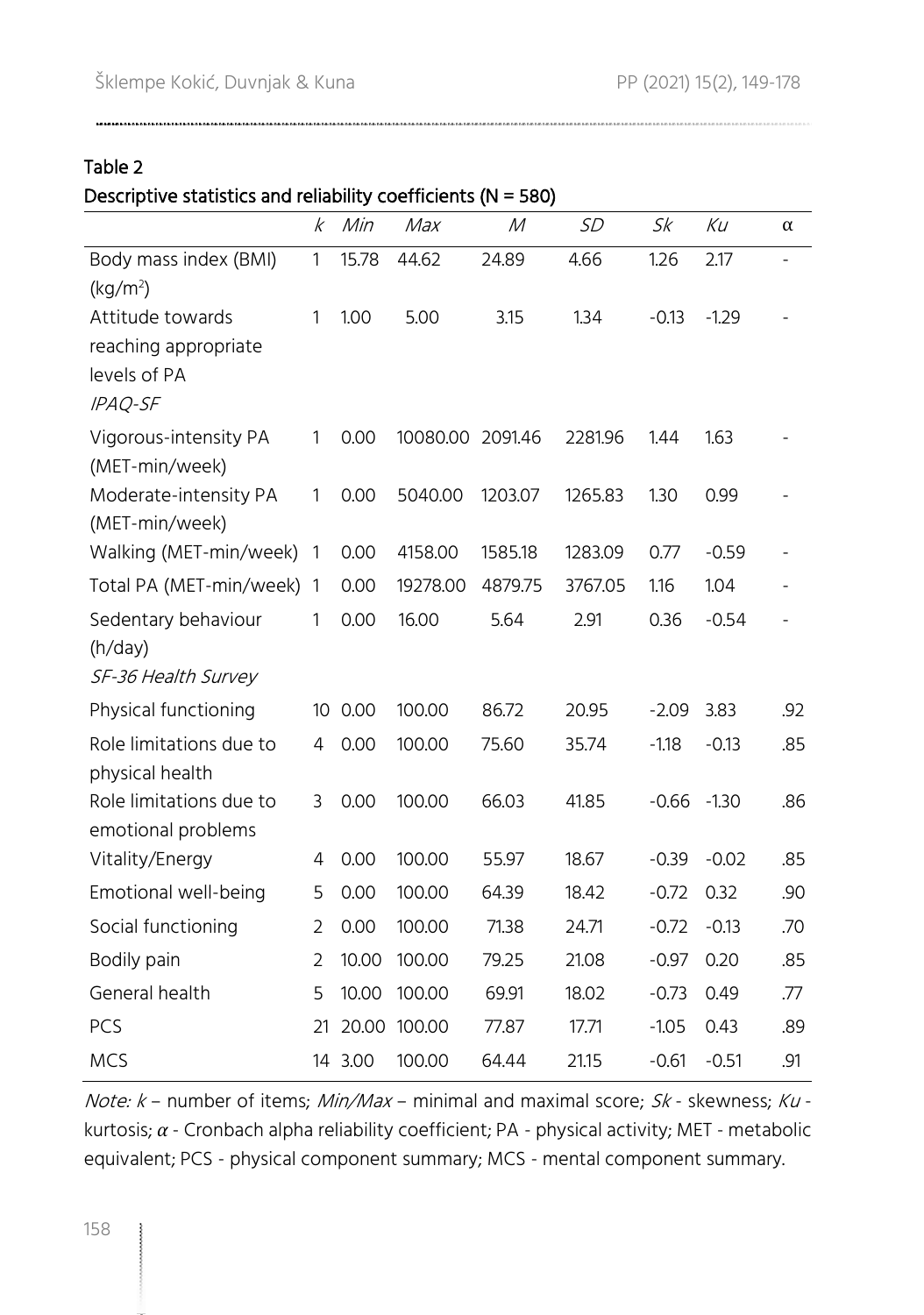Regarding PA, our respondents are highly physically active  $(M = 2091.46$ MET-min/week). They walk a little less ( $M$  = 1585.18 MET-min/week), and engage in moderate-intensity PA at least  $(M = 1203.07 \text{ MET-min/week})$ . In average, they sit over five hours a day.

Participants estimate their physical functioning as the highest of all subscales related to the quality of life ( $M = 86.72$ ,  $SD = 20.95$ ), and energy level the lowest ( $M = 55.97$ ,  $SD = 18.67$ ). They have more role limitations due to emotional problems ( $M$  = 66.03,  $SD$  = 41.85) than physical health ( $M$  = 75.60,  $SD$  = 35.74; greater result means better health and functioning). In general, respondents rate their overall physical health and functioning on average better ( $M$  = 77.87,  $SD$  = 17.71) than their overall mental health ( $M$  = 64.44,  $SD$  = 21.15) in our sample.

Physical activity, sedentary behaviour, health-related quality of life and gender

Participants' level of PA, sedentary behaviour, and health-related quality of life by gender are shown in Table 3.

### Table 3

### Gender differences in physical activity levels, sedentary behaviour, and health-related quality of life

|                                                          |         | Males       |         | Females     | t        | Cohen's |
|----------------------------------------------------------|---------|-------------|---------|-------------|----------|---------|
|                                                          |         | $(n = 171)$ |         | $(n = 409)$ |          | d       |
|                                                          | М       | SD          | М       | <i>SD</i>   |          |         |
| Attitude towards<br>reaching appropriate<br>levels of PA | 3.23    | 1.33        | 3.11    | 1.35        | 0.97     |         |
| IPAQ-SF                                                  |         |             |         |             |          |         |
| Vigorous-intensity PA<br>(MET-min/week)                  | 2497.59 | 2353.79     | 1921.66 | 2232.33     | $2.79**$ | 0.25    |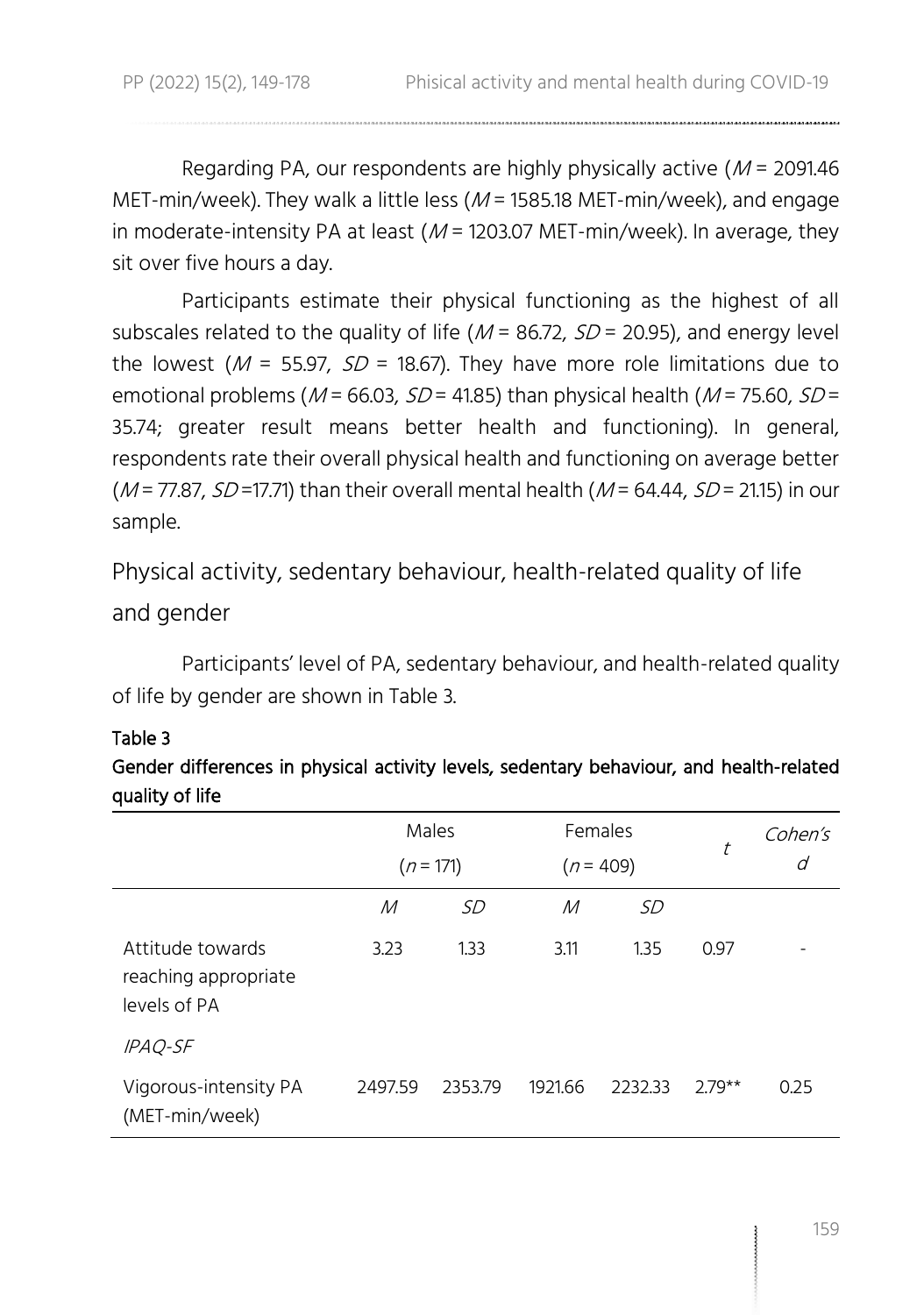*Note:* \*\*  $p$  < 0.01; PA - physical activity; MET - metabolic equivalent; PCS - physical component summary; MCS - mental component summary.

Regarding PA, the only gender difference was found for vigorousintensity PA ( $t = 2.79$ ,  $p < .01$ , Cohen's  $d = 0.25$ ), where male participants accumulated higher levels of vigorous-intensity PA in comparison to female participants. Significant differences were found in all eight-health domains in favour of males, except physical functioning where there are no gender differences. Males have fewer role limitations due to physical health ( $t = 2.81$ ,  $p <$ .01, Cohen's  $d = 0.27$ ) and emotional problems ( $t = 3.38$ ,  $p < .01$ , Cohen's  $d = 0.32$ ),

| Moderate-intensity PA<br>(MET-min/week)       | 1303.63 | 1315.67 | 1161.03 | 1243.64 | 1.24      |      |
|-----------------------------------------------|---------|---------|---------|---------|-----------|------|
| Walking (MET-min/week)                        | 1503.53 | 1299.02 | 1619.32 | 1276.43 | $-0.99$   |      |
| Total PA (MET-min/week)                       | 5304.79 | 3890.64 | 4702.05 | 3704.56 | 1.76      |      |
| Sedentary behaviour<br>(h/day)                | 5.98    | 3.11    | 5.49    | 2.81    | 1.81      |      |
| SF-36 Health Survey                           |         |         |         |         |           |      |
| Physical functioning                          | 88.51   | 21.86   | 85.97   | 20.54   | 1.33      |      |
| Role limitations due to<br>physical health    | 82.02   | 30.11   | 72.92   | 37.56   | $2.81***$ | 0.27 |
| Role limitations due to<br>emotional problems | 75.05   | 37.59   | 62.27   | 42.99   | $3.38**$  | 0.32 |
| Vitality/Energy                               | 60.73   | 18.43   | 53.97   | 18.44   | $4.03**$  | 0.37 |
| Emotional well-being                          | 67.86   | 17.24   | 62.93   | 18.72   | $2.96**$  | 0.27 |
| Social functioning                            | 77.41   | 20.58   | 68.86   | 25.86   | $3.85**$  | 0.37 |
| Bodily pain                                   | 83.46   | 19.23   | 77.48   | 21.58   | $3.14***$ | 0.29 |
| General health                                | 73.36   | 15.58   | 68.47   | 18.78   | $3.00**$  | 0.28 |
| PCS                                           | 81.84   | 15.42   | 76.21   | 18.35   | $3.52**$  | 0.33 |
| <b>MCS</b>                                    | 70.26   | 19.17   | 62.01   | 21.48   | $4.35***$ | 0.41 |
|                                               |         |         |         |         |           |      |

Šklempe Kokić, Duvnjak & Kuna PP (2021) 15(2), [149-](#page-0-0)[178](#page-29-0)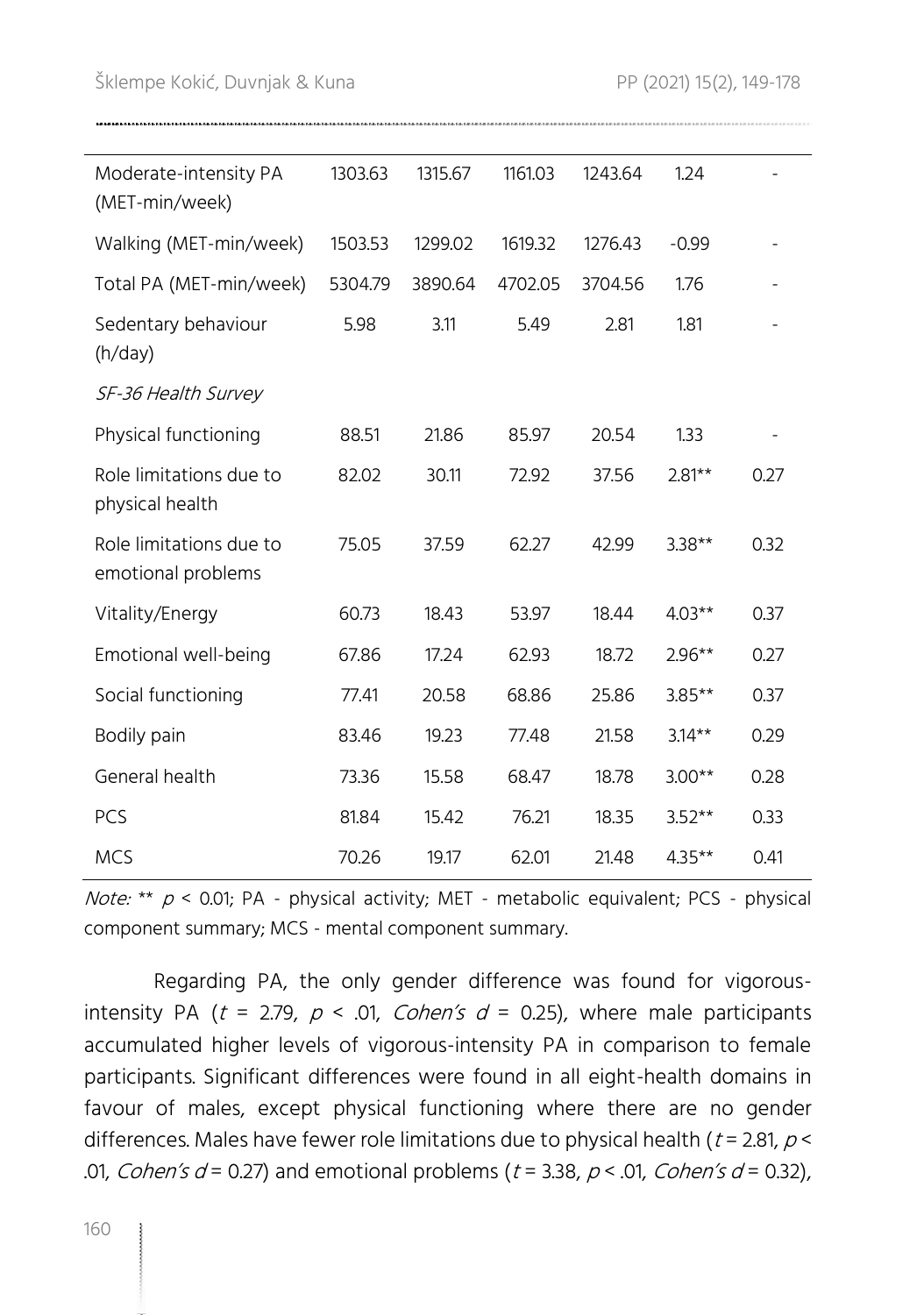and less bodily pain ( $t = 3.14$ ,  $p < .01$ , Cohen's  $d = 0.29$ ) in comparison to females. They have more vitality/energy ( $t = 4.03$ ,  $p < .01$ , Cohen's  $d = 0.37$ ), emotional wellbeing (t = 2.96,  $p < 0.01$ , Cohen's d = 0.27) and better general health (t = 3.00,  $p <$ .01, *Cohen's d* = 0.28) than females. Also, males estimate that they function better socially ( $t = 3.85$ ,  $p < .01$ , Cohen's  $d = 0.37$ ).

Health-related quality of life and physical activity

Three groups of participants were compared in health-related quality of life using an analysis of variance (Table 4). Welch test and Games-Howell posthoc test was used due to unequal sample sizes in groups regarding PA.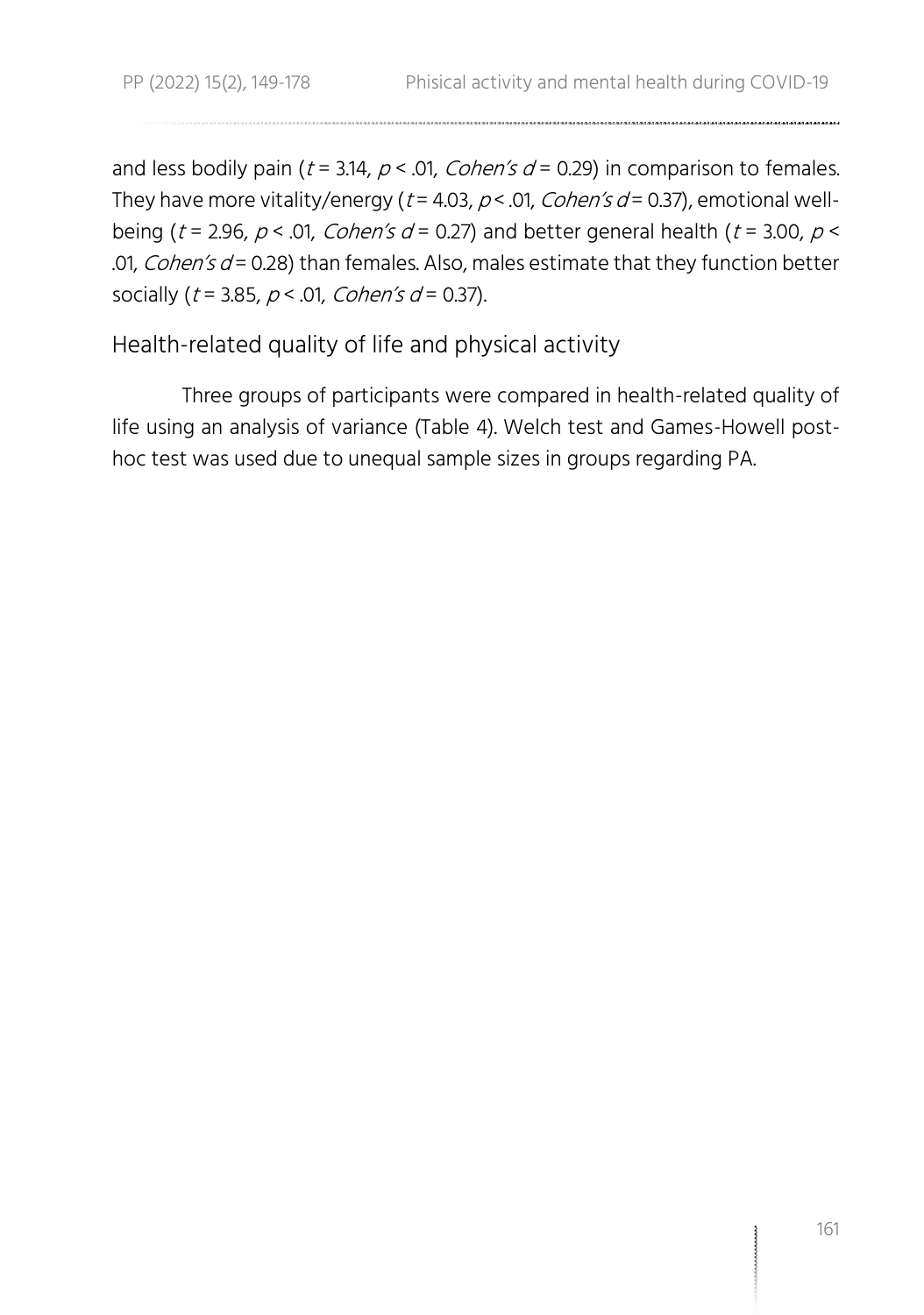Table 4

### Differences in health-related quality of life between participants with low, moderate and high physical activity

|                                                                                                | Low PA |            | Moderate PA  |       | High PA      |       | Welch's F |
|------------------------------------------------------------------------------------------------|--------|------------|--------------|-------|--------------|-------|-----------|
|                                                                                                |        | $(n = 42)$ | $(n = 142)$  |       | $(n = 396)$  |       |           |
|                                                                                                | М      | SD         | $\mathcal M$ | SD    | $\mathcal M$ | SD    |           |
| Attitude towards<br>reaching<br>appropriate levels<br>of PA $(L, M, H)$<br>SF-36 Health Survey | 1.71   | 0.92       | 2.45         | 1.19  | 3.55         | 1.22  | 95.24**   |
| Physical functioning<br>(L, H)                                                                 | 79.05  | 21.56      | 84.79        | 20.04 | 88.22        | 21.02 | $4.29*$   |
| Role limitations due<br>to physical health                                                     | 65.48  | 39.79      | 71.83        | 37.41 | 78.03        | 34.45 | 3.02      |
| Role limitations due<br>to emotional<br>problems <sub>(M, H)</sub>                             | 60.32  | 44.93      | 53.05        | 43.52 | 71.29        | 39.87 | $9.97**$  |
| Vitality/Energy <sub>(L, M, H)</sub>                                                           | 40.00  | 18.64      | 47.82        | 17.81 | 60.58        | 17.01 | 44.41**   |
| Emotional well-<br>being <sub>(L-H, M-H)</sub>                                                 | 55.33  | 22.69      | 59.27        | 18.16 | 67.18        | 17.32 | 13.89**   |
| Social functioning <sub>(M,</sub><br>H)                                                        | 66.07  | 27.78      | 65.40        | 25.81 | 74.08        | 23.54 | $7.07**$  |
| Bodily pain                                                                                    | 74.35  | 25.96      | 77.54        | 20.69 | 80.38        | 20.57 | 1.81      |
| General health <sub>(L-H, M-</sub><br>H)                                                       | 60.36  | 18.85      | 64.29        | 18.45 | 72.94        | 16.95 | 18.05**   |
| $PCS_{(L-H, M-H)}$                                                                             | 69.81  | 18.75      | 74.61        | 17.71 | 79.89        | 17.22 | 8.94**    |
| $MCS_{(L-H, M-H)}$                                                                             | 55.43  | 22.84      | 56.39        | 20.83 | 68.29        | 20.00 | 20.99**   |

Note: \* *p* < 0.05; \*\* *p* < 0.01; PCS - physical component summary; MCS - mental component summary; L – low physical activity group; M – moderate physical activity group; H – high physical activity group.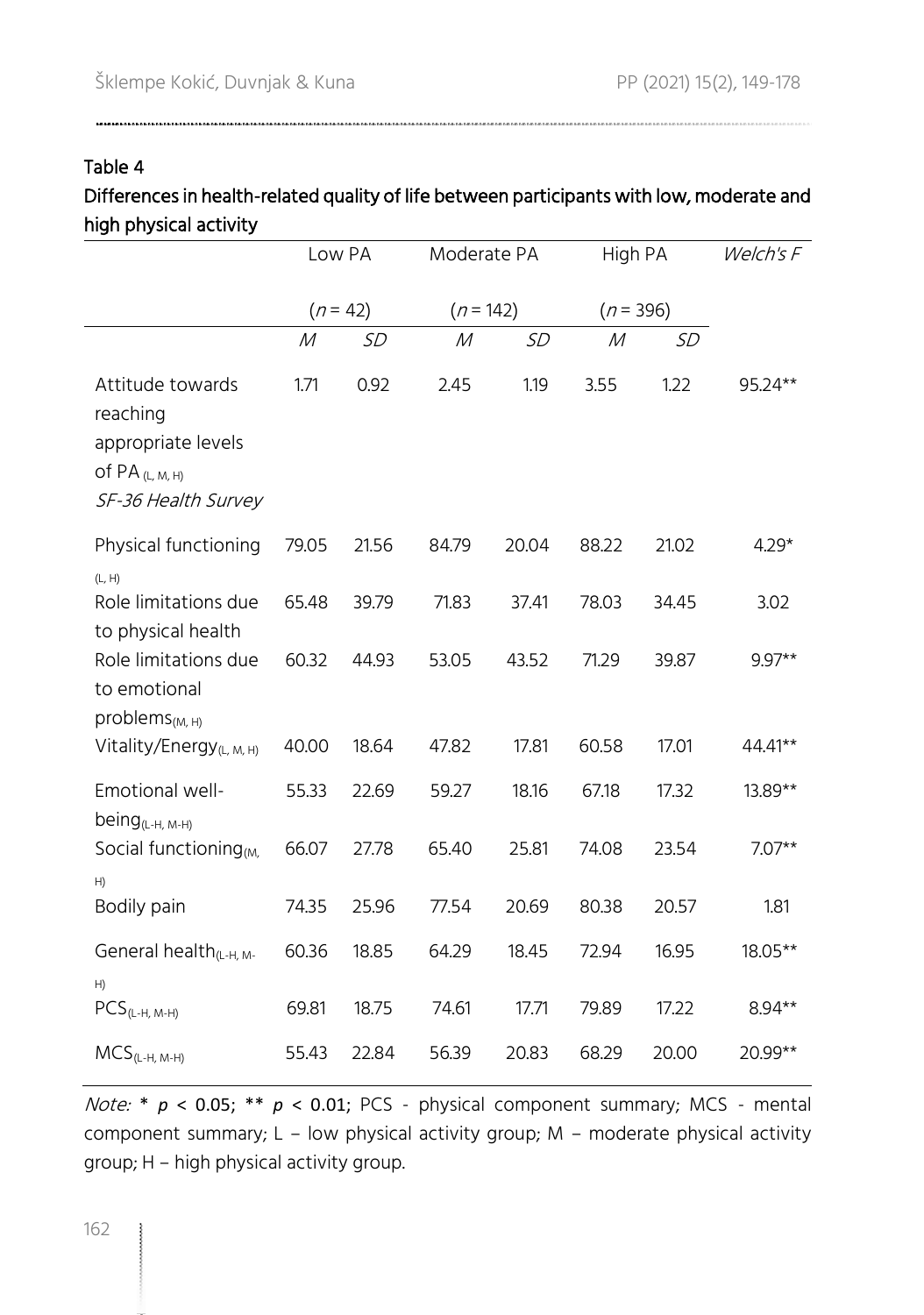Welch test shows differences in attitudes about appropriate levels of PA in these three groups ( $W = 95.24$ ,  $p < .01$ ). Respondents with high PA estimate their level of PA more adequate than respondents with low and moderate PA. Also, participants with moderate PA estimate the level of PA more adequate than respondents with low PA.

It was found in the subsample that those with high PA physically function better, have higher emotional well-being, better general health and overall physical (PCS) and mental health (MCS) than those with low PA. Participants with high PA have significantly more vitality/energy than those with moderate and low PA. Adults with moderate PA have significantly more role limitations due to emotional problems, they function worse socially, have poorer health, and overall physical (PCS) and mental health (MCS) than those with high PA.

### Predictors of physical and mental health

The Short-Form-36 Health Survey is a very well-known instrument, which has long been in use and measure two components: a physical dimension represents the physical component summary (PCS) and mental dimension represents the mental component summary (MCS). Recent finding shows that physical and mental health constructs are strongly interrelated, unlike earlier views (Ware et al., 1994). Hence, all domains contribute to both measures of PSC and MCS in different proportions (Lins & Carvalho, 2016).

To determine predictors of physical and mental health components, hierarchical regression analyses (HRA) were performed. In the first step of the HRA, age and gender were entered, BMI, attitudes about adequate levels of PA, and PA was added in the second step, and health-related quality of life domains in the third step. Prior to HRA intercorrelations were calculated (see Appendix). It is found that all predictors correlate with PCS and MCS, except between body mass index and MCS.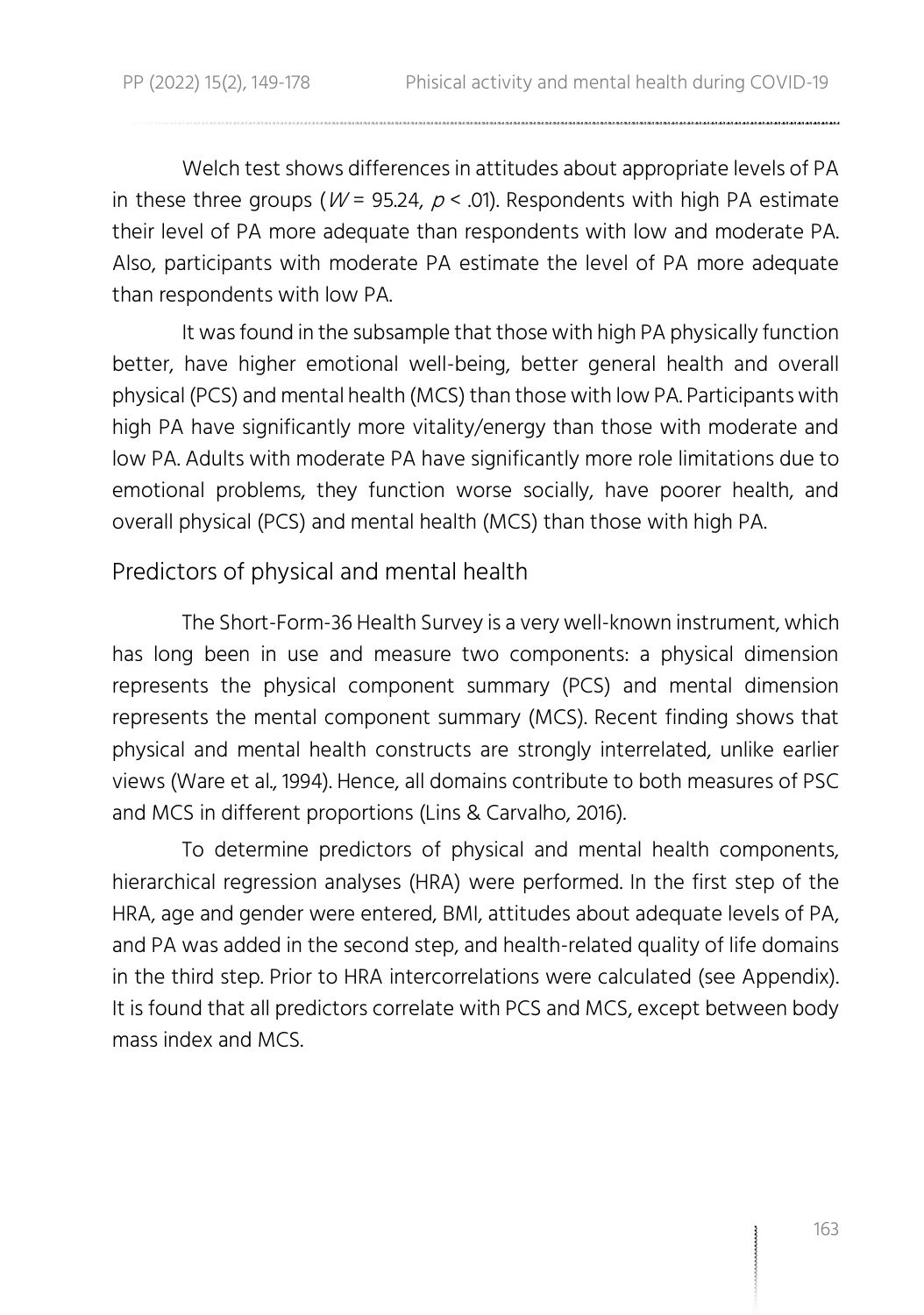### Table 5

Hierarchical linear regression for the physical and mental health component

|                                                          | $PCS(\beta)$ |          |           | $MCS(\beta)$ |          |          |
|----------------------------------------------------------|--------------|----------|-----------|--------------|----------|----------|
| Step                                                     | 1.           | 2.       | 3.        | 1.           | 2.       | 3.       |
| Predictors                                               |              |          |           |              |          |          |
| Age                                                      | $-12**$      | $-0.05$  | $-0.06$   | $-.01$       | .02      | .04      |
| Gender                                                   | $-15**$      | $-18**$  | $-0.08*$  | $-18**$      | $-16**$  | $-.07*$  |
| Body mass index (BMI)                                    |              | $-13**$  | $-.11***$ |              | $-.01$   | .04      |
| Attitude towards<br>reaching appropriate<br>levels of PA |              | $.24**$  | $.09*$    |              | $.28**$  | $.14***$ |
| Physical activity (PA)                                   |              | .05      | $-0.03$   |              | $.11*$   | $.08*$   |
| Role limitations due to<br>emotional problems            |              |          | $.16***$  |              |          |          |
| Vitality/Energy                                          |              |          | $.33**$   |              |          |          |
| Emotional well-being                                     |              |          | $-0.05$   |              |          |          |
| Social functioning                                       |              |          | $.22**$   |              |          |          |
| Physical functioning                                     |              |          |           |              |          | $-0.05$  |
| Role limitations due to<br>physical health               |              |          |           |              |          | $.27**$  |
| Bodily pain                                              |              |          |           |              |          | $.16***$ |
| General health                                           |              |          |           |              |          | $.26**$  |
| $\Delta \mathsf{R}^2$                                    | $.04*$       | $.10**$  | $.22**$   | $.03**$      | $.12***$ | $.25**$  |
| R <sup>2</sup>                                           | $.04*$       | $.14***$ | $.36**$   | $.03**$      | $.15***$ | $.40**$  |

Note: \* *p* <0.05; \*\* *p* < 0.01; PCS - physical component summary; MCS - mental component summary; Tol < 1; VIF < 2.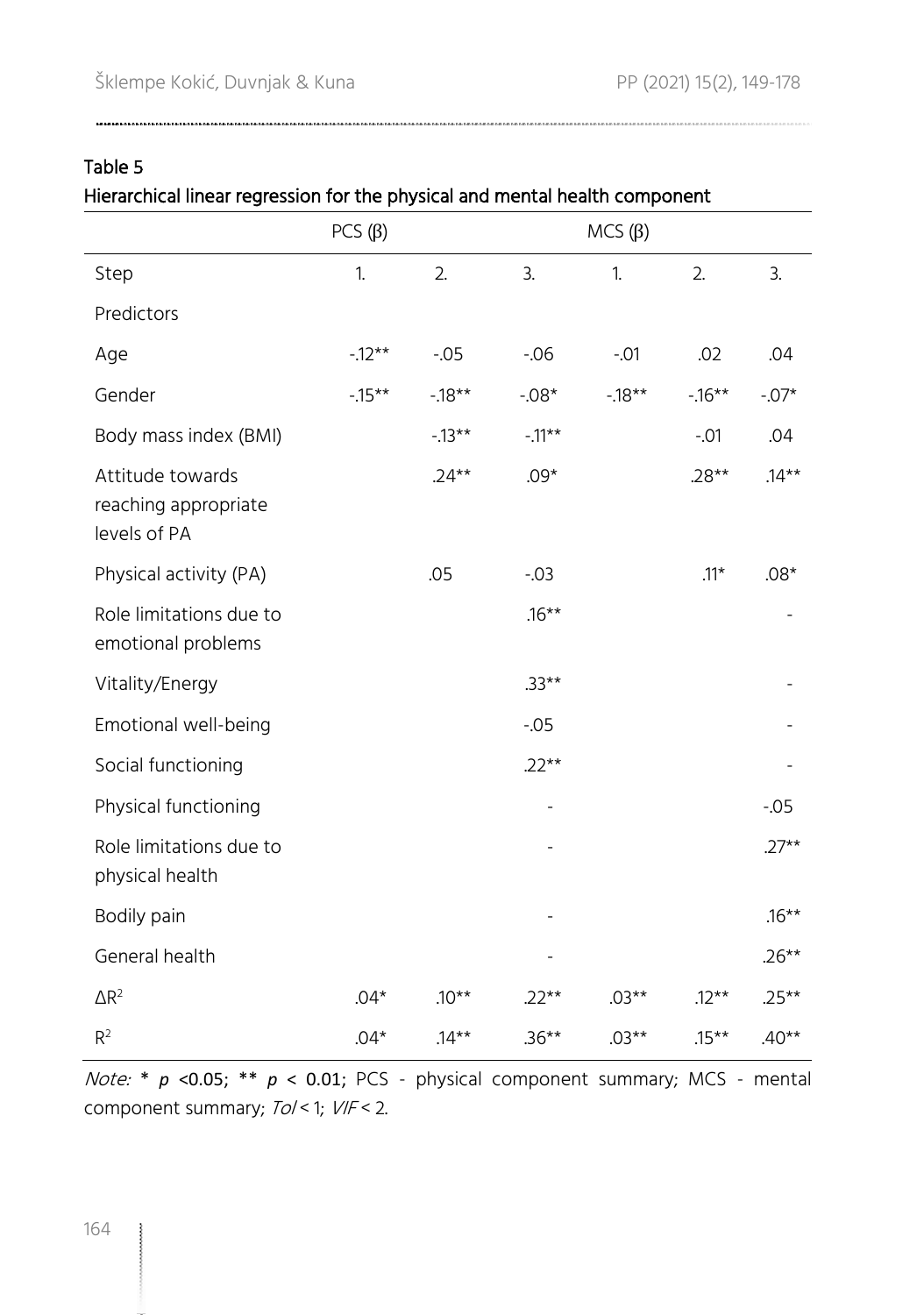Data in Table 5 shows that gender, body mass index, and domains: role limitations due to emotional problems, vitality/energy, and social functioning contributed to the explanation of 36% of the variance of PCS. Males, participants with smaller BMI, fewer role limitations due to emotional problems, more energy, and better social functioning have significantly greater PCS. The strongest predictor is vitality/energy ( $\beta$  = .33,  $\rho$  < .01). Significant predictors for MCS are attitudes toward adequate levels of PA, physical activity, and domains: role limitations due to physical health, bodily pain and general health, which explain 40% of the variance. Participants who are adequately and highly physically active, have fewer role limitations due to physical health, less physical pain, and better general health have significantly greater MCS. Attitudes toward PA and PA itself explained 12% of the variance of MCS.

### **Discussion**

The worldwide spread of the COVID-19 caused by the SARS-CoV-2 virus led to unprecedented measures of social distancing and other anti-epidemic measures such as working from home, closing of schools and universities, entertaining and sporting facilities, public transport closures and restrictions of the free movement worldwide, including Croatia.

The main findings of the study showed that higher levels of PA are associated with better physical and emotional functioning, as well as well-being. This study extends our knowledge regarding the association between PA and quality of life and offers some new insights regarding the possible use of PA in minimizing the harmful effects of confinement during the pandemic, especially in the domain of emotional and mental health. To our knowledge, this is the first such study carried out on the Croatian adult population during the first wave of the COVID-19 pandemic.

Most of our respondents were classified in the category of high physical activity. Our sample was engaged in approximately 37 minutes of vigorousintensity PA, 43 minutes of moderate-intensity PA and 69 minutes of walking daily which exceeds current recommendations regarding optimal levels of PA (World Health Organization, 2010). Confinement allowed more time for domestic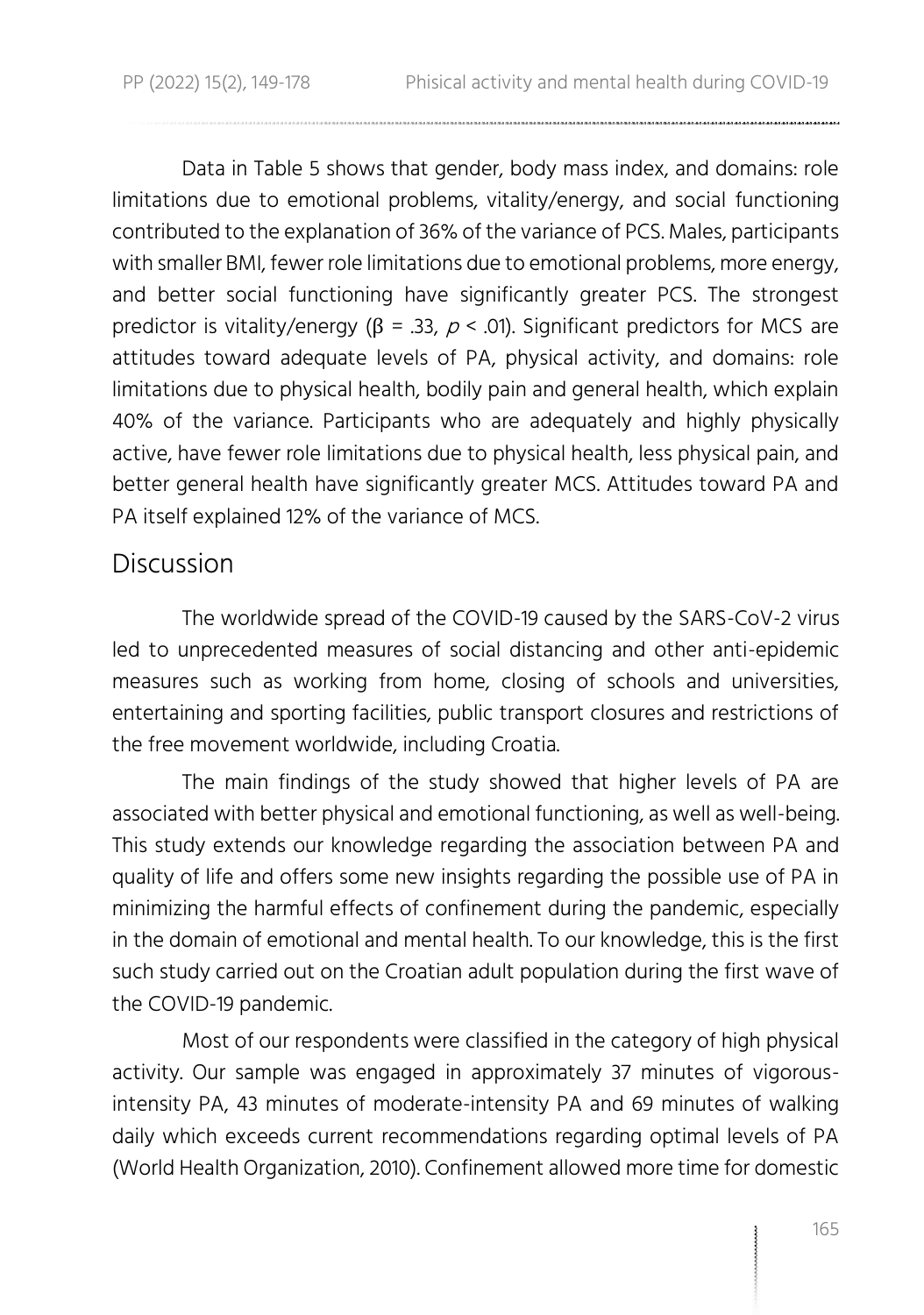and recreational activities, which could have contributed to higher levels of PA (Hammami et al., 2020). Other studies reported lower levels of PA than our study (Ozdemir et al., 2020; Qi et al., 2020). In Croatia, anti-epidemic measures did not include major restrictions on sports and recreation outdoor activities, and limitations in the time spent outside which could at least partially explain rather high levels of PA recorded.

In our sample males accumulated higher levels of vigorous-intensity PA compared to females, 45 min/day vs. 34 min/day. The study conducted on the Chinese population also reported higher levels of PA among males (Qi et al., 2020), and pre-pandemic studies are also reporting higher levels of PA in the male population (Bauman et al., 2009; Jurakić et al., 2009). Findings about lifestyle during COVID-19 in Croatia show that women exercised less frequently and spent less time exercising during the pandemic than males and in comparison, prior to the COVID-19 (Đogaš et al., 2020).

Males reported higher health-related quality of life almost in all health domains. This was not the case in a similar Chinese study (Qi et al., 2020), where no gender differences were reported regarding PCS and MCS. Some prepandemic studies also reported lower scores in domains of health-related quality of life among female participants (Messina et al., 2016; Pekmezović et al., 2011). Emotional well-being was adversely affected by the epidemic outbreak (Yang & Ma, 2020). It is interesting to see that there has been a decrease only in social functioning and role limitation due to emotional problems during COVID-19 in comparison to domains of health-related quality of life in pre-pandemic (Maslić Seršić & Vuletić, 2006).

Participants classified as highly physically active had better emotional well-being, general health, PCS, and MCS in comparison to those with a low level of PA. Furthermore, those with a high level of PA had the most energy. Those in the subgroup of moderate PA had more role limitations due to emotional problems, lower level of social functioning, poorer health, and lower PCS and MCS scores in comparison to a subgroup of individuals with high PA.

This is in accordance with other studies carried out during the first wave of the COVID-19 pandemic which reported that higher moderate to vigorous PA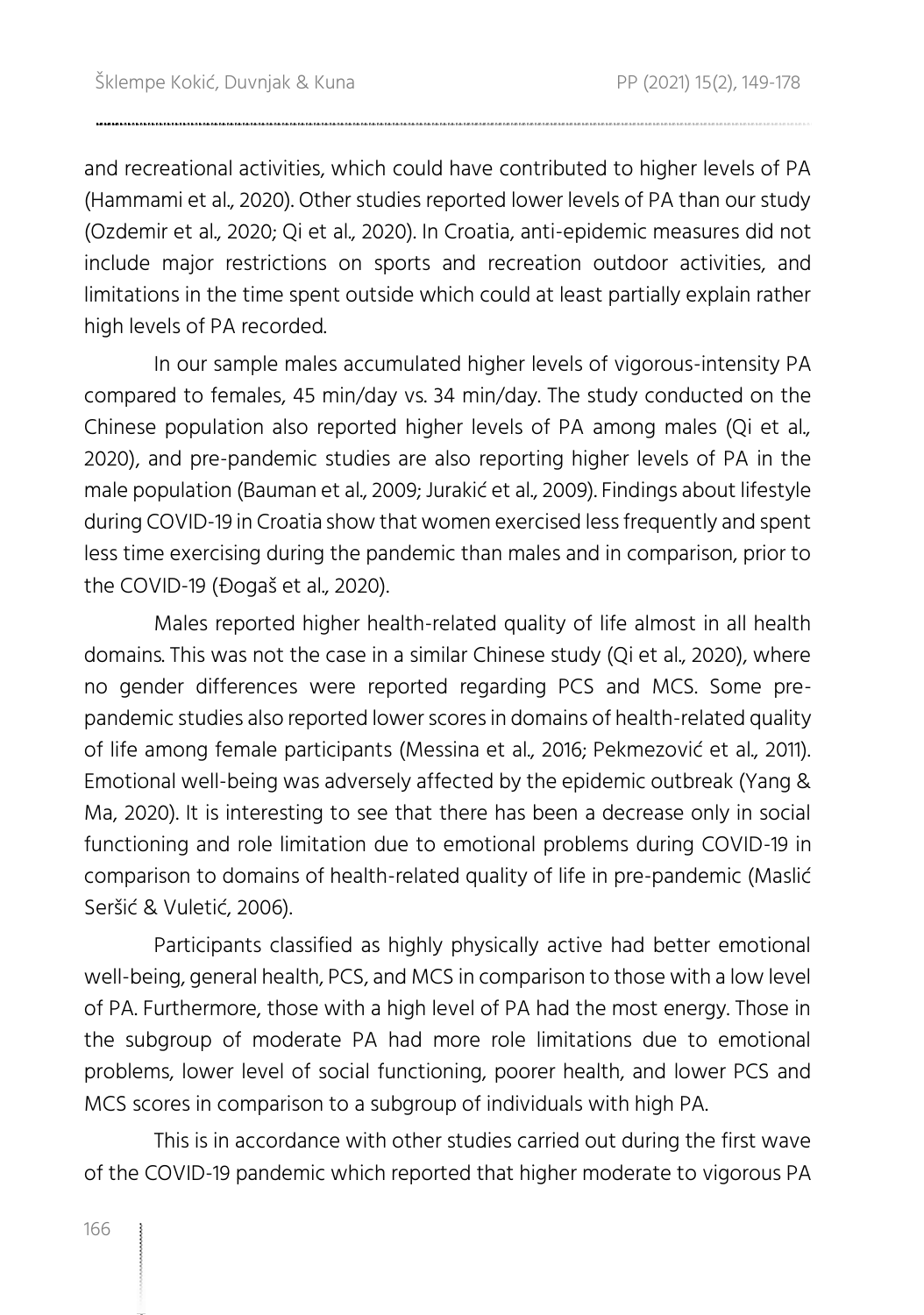levels are associated with less depressive, and fewer anxiety symptoms, as well as with overall better mental health (Jacob et al., 2020; Meyer et al., 2020; Schuch et al., 2020). PA status positively affected the quality of life and mental health in the Turkish population during the COVID-19 outbreak (Ozdemir et al., 2020). Higher PA is protecting factor from mental health problems during COVID-19 as well in the Portuguese population (Silva Moreira et al., 2021). Reduction of total physical activity is related to worse status of psychological well-being (Maugeri et al., 2020).

Our results showed that age, gender, BMI, attitudes about adequate levels of PA, PA, health-related quality of life domains all correlate with PCS and MCS (except BMI which did not correlate with MCS). Minimally active and health-enhancing PA groups had better physical, psychological, social and environmental domains scores in comparison to the inactive group (Slimani et al., 2020). These positive correlations between PA and physical and mental domains of quality of life were also reported in the pre-pandemic period (Shibata et al., 2007; Stewart et al., 2003; Wendel-Vos et al., 2004).

Being male, having lower BMI, fewer role limitations due to emotional problems, having more energy and better social functioning led to significantly greater PCS in this research. Being adequately and highly physically active, having fewer role limitations due to physical health and less bodily pain, and having better general health led to significantly greater MCS. Associations between lower levels of moderate-to-vigorous PA and poor mental health and well-being were also found in the UK population (Jacob et al., 2020). It is important to note that PA was a significant predictor of the mental component summary score in our study; however, it did not play a significant role in predicting the physical component summary score.

Numerous studies showed beneficial effects of regular PA on mental health and reduction of the risk of depression and anxiety (Physical Activity Guidelines Advisory Committee, 2018). Recent studies performed in the period of COVID-19 pandemic also established significant relation between physical exercising and a reduced stress response (Popov et al., 2021). In their study, they reported that the level of physical exercise during the lockdown situation was a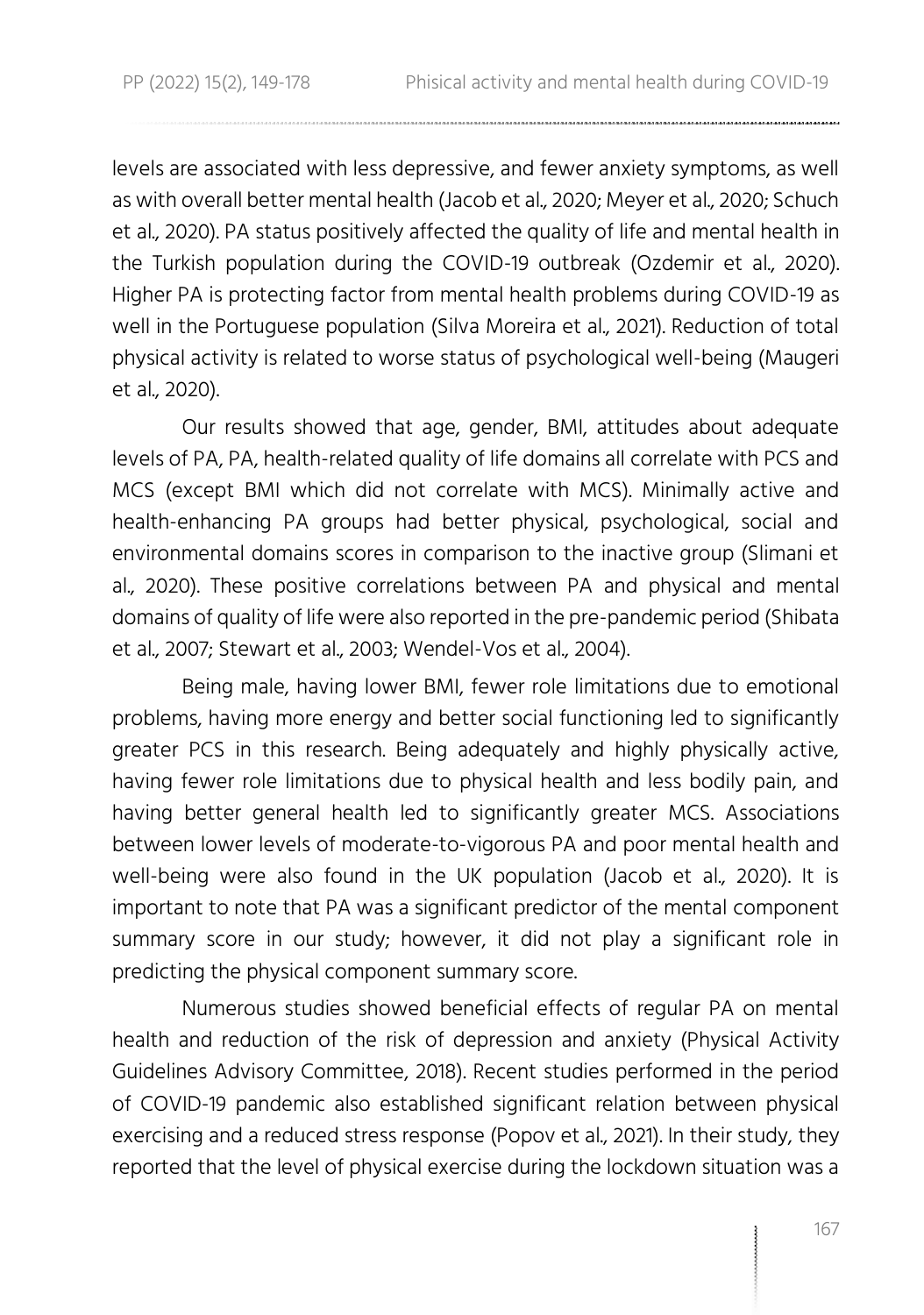predictor of better mental health, regardless of the level of physical activity of the respondents before the state of emergency was introduced (Popov et al., 2021). Another recent research reported that elite athletes and those with high level of physical activity experienced the lowest distress and that prolonged physical inactivity had negative effects of mental health (Sokić et al., 2021).

Furthermore, significant gender differences in mental health during COVID-19 pandemic were found in this study. Recent study found out that women experienced more depression symptoms and disorders while men had more anxiety symptoms and disorders (Vloo et al., 2021). Another research performed during lockdown in Italy reported that women had lower level of physical activity before the institution of lockdown and lower tendency to reduce physical activity levels during the lockdown than men (Orlandi et al., 2021). Care for family members, especially children in the environment of online education could have prevented many women from engaging in physical activities.

Regarding these facts on beneficial effects of regular PA and relation to the quality of life, it seems reasonable to advise to maintain healthy lifestyle routines including appropriate levels of PA even during the pandemic and to develop behavioural strategies for staying active in appropriate way, respecting social distancing and other anti-epidemic measures. This is even more important because the long-term impacts of the pandemic on physical and mental health are unknown, as well as it is unknown and impossible to predict when the pandemic will finally end. It seems that PA could have some protective effects on some of the harmful aspects of pandemic and confinement.

The strength of the study is the use of valid and reliable questionnaires used worldwide which allowed comparison of results with other studies. Furthermore, our study was conducted on a relatively large sample and it is the first to explore the association between PA and well-being, physical and mental functioning in the adult Croatian population. This study includes participants throughout the whole adulthood. Respecting empirical findings is necessary and can facilitate creating prevention measures in crises.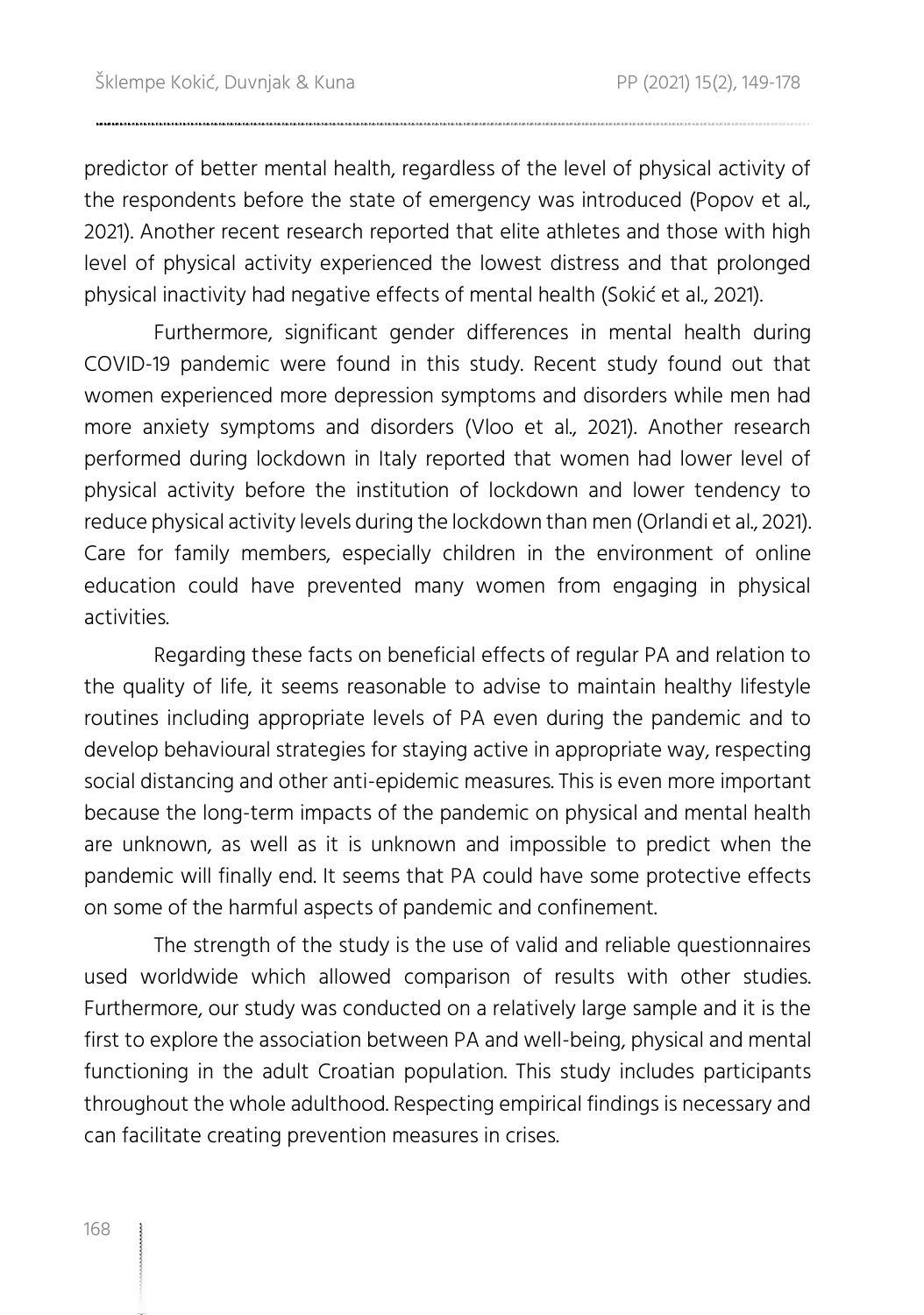The main limitations of our study include cross-sectional design and sample, which consisted of more female participants. They were recruited by social media and the results might not be representative of the general adult Croatian population. A possible shortcoming may present an unknown balance of physical and mental dimensions because it is not recommended to express the overall score of these two dimensions on the SF-36. The information of frequency and duration of several domains of physical activity were collected with The International Physical Activity Questionnaire – Short Form (IPAQ-SF). This is a generally accepted and often used instrument but has some limitations. The vast majority of research findings show that the relationship between IPAQ-SF and objective measures of activity or fitness is lower than the acceptable standards. Moreover, as measured by objective criterion, IPAQ-SF typically overestimates physical activity in an average of 84 percent (Lee et al., 2011). Therefore, it can be assumed that the IPAQ-SF is a weak indicator of relative or absolute physical activity. Future research should be directed on preventive strategies using physical activity, especially for women, to counteract the negative effects of COVID-19 pandemic on mental health.

### Conclusions

In conclusion, our research adds important information to the body of evidence regarding the association between PA and emotional well-being, quality of life, physical, and emotional functioning during the COVID-19 pandemic. The results showed that PA, besides other well-known beneficial effects on health, could offer an important contribution regarding the maintenance of mental health and well-being during the pandemic. Regarding all that, we recommend that regular PA should be encouraged and included in public health measures and guidelines during the pandemic to counteract the negative effects of confinement.

### Funding

The authors were not granted any financial support for this research.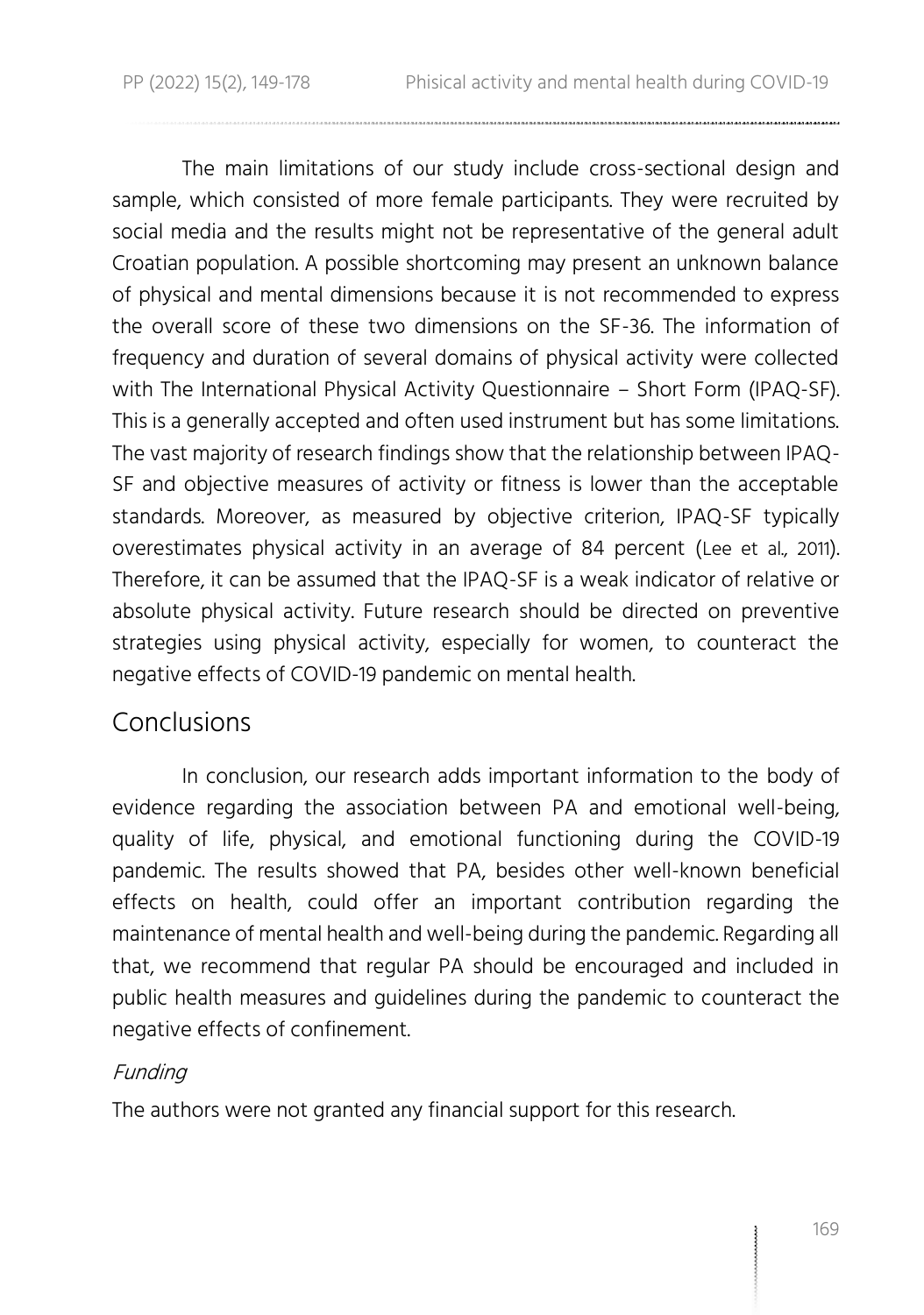### Conflict of interest

We have no conflicts of interest to disclose.

### Data availability statement

The data that support the findings of this study are available from the corresponding author upon reasonable request.

### References

- Amanzio, M., Howick, J., Bartoli, M., Cipriani, G. E., & Kong, J. (2020). How do nocebo phenomena provide a theoretical framework for the COVID-19 pandemic?. Frontiers in psychology, 11[. https://doi.org/10.3389/fpsyg.2020.589884](https://doi.org/10.3389/fpsyg.2020.589884)
- Ammar, A., Brach, M., Trabelsi, K., Chtourou, H., Boukhris, O., Masmoudi, L., Bouaziz, B., Bentlage, E., How, D., Ahmed, M., Müller, P., Müller, N., Alousi, A., Hammouda, O., Paineiras-Domingos, L.L.,Braakman-Jansen, A., Wrede, C., Bastoni, C, Soares Pernambuco, C., ... & Hoekelmann, A. (2020). Effects of COVID-19 home confinement on eating behaviour and physical activity: Results of the ECLB-COVID19 international online survey. Nutrients, 12(6), 1583. <https://doi.org/10.3390/nu12061583>

Anderson, E. H., & Shivakumar, G. (2013). Effects of exercise and physical activity on anxiety. Frontiers in Psychiatry, 4, 2[7.https://doi.org/10.3389/fpsyt.2013.00027](https://doi.org/10.3389/fpsyt.2013.00027)

- Arslan, G. (2021). Loneliness, college belongingness, subjective vitality, and psychological adjustment during coronavirus pandemic: Development of the College belongingness questionnaire. Journal of Positive School Psychology, <sup>5</sup>(1), 17–31[. https://doi.org/10.47602/jpsp.v5i1.240](https://doi.org/10.47602/jpsp.v5i1.240)
- Balanzá–Martínez, V., Atienza–Carbonell, B., Kapczinski, F., & De Boni, R. B. (2020). Lifestyle behaviours during the COVID-19-time to connect. Acta Psychiatrica Scandinavica, 141(5), 399–400.<https://doi.org/10.1111/acps.13177>
- Bauman, A., Bull, F., Chey, T., Craig, C. L., Ainsworth, B. E., Sallis, J. F., Bowles, H. R., Hagstromer, M., Sjöström, M., Pratt, M., & IPS Group. (2009). The international prevalence study of physical activity: Results from 20 countries. The International Journal of Behavioural Nutrition and Physical Activity, 6(1), 1–11. <https://doi.org/10.1186/1479-5868-6-21>
- Bird, J. M., Karageorghis, C. I., & Hamer, M. (2021). Relationships among behavioural regulations, physical activity, and mental health pre-and during COVID–19 UK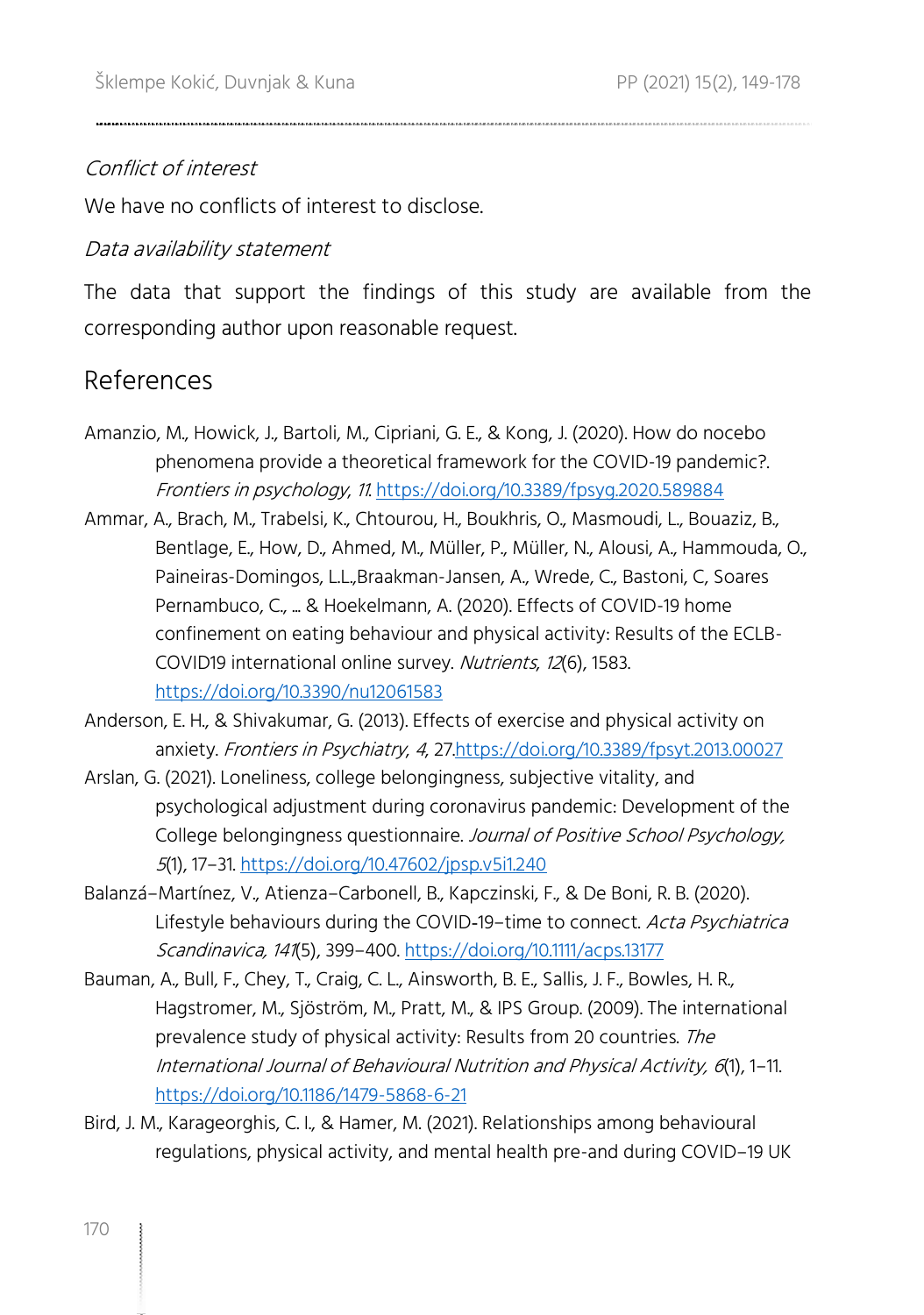lockdown. Psychology of Sport and Exercise, 55, 10194[5.https://doi.org/10.1016/j.psychsport.2021.101945](https://doi.org/10.1016/j.psychsport.2021.101945)

- Brooks, S. K., Webster, R. K., Smith, L. E., Woodland, L., Wessely, S., Greenberg, N., & Rubin, G. J. (2020). The psychological impact of quarantine and how to reduce it: Rapid review of the evidence. The Lancet, 395(10227), 912-920. [https://doi.org/10.1016/S0140-6736\(20\)30460-8](https://doi.org/10.1016/S0140-6736(20)30460-8)
- Chekroud, S. R., Gueorguieva, R., Zheutlin, A. B., Paulus, M., Krumholz, H. M., Krystal, J. H., & Chekroud, A. M. (2018). Association between physical exercise and mental health in 1· 2 million individuals in the USA between 2011 and 2015: A crosssectional study. The Lancet Psychiatry, 5(9), 739-746. [https://doi.org/10.1016/S2215-0366\(18\)30227-X](https://doi.org/10.1016/S2215-0366(18)30227-X)
- Craig, C. L., Marshall, A. L., Sjöström, M., [Bauman, A. E.,](https://www.ncbi.nlm.nih.gov/pubmed/?term=Bauman%20AE%5BAuthor%5D&cauthor=true&cauthor_uid=12900694) [Booth, M. L.,](https://www.ncbi.nlm.nih.gov/pubmed/?term=Booth%20ML%5BAuthor%5D&cauthor=true&cauthor_uid=12900694) [Ainsworth,](https://www.ncbi.nlm.nih.gov/pubmed/?term=Ainsworth%20BE%5BAuthor%5D&cauthor=true&cauthor_uid=12900694) B. E., Pratt, M., Ekelund, U., Yngve, A., Sallis, J. F., & Pekka, O. (2003). International physical activity questionnaire: 12-country reliability and validity. Medicine and Science in Sports and Exercise, 35(8), 1381–1395.

<https://doi.org/10.1249/01.MSS.0000078924.61453.FB>

- Deci, E. L., & Ryan, R. M. (2000). The" what" and" why" of goal pursuits: Human needs and the self-determination of behavior. Psychological Inquiry, 11(4), 227-26[8.https://doi.org/10.1207/S15327965PLI1104\\_01](https://doi.org/10.1207/S15327965PLI1104_01)
- Diener, E., Lucas, R. E., Oishi, S., Hall, N., & Donnellan, M. B. (2018). Advances and open questions in the science of subjective well-being. Collabra: Psychology, 4(1), 1-49.<https://doi.org/10.1525/collabra.115>
- Đogaš, Z., Lušić Kalcina, L., Pavlinac Dodig, I., Demirović, S., Madirazza, K., Valić, M., & Pecotić, R. (2020). The effect of COVID-19 lockdown on lifestyle and mood in Croatian general population: A cross-sectional study. Croatian Medical Journal, <sup>61</sup>(4), 309–318.<https://doi.org/10.3325/cmj.2020.61.309>
- Farivar, S. S., Cunningham, W. E., & Hays, R. D. (2007). Correlated physical and mental health summary scores for the SF-36 and SF-12 Health Survey, V.1. Health and Quality of Life Outcomes, 5(1), 1–8[. https://doi.org/10.1186/1477-7525-5-54](https://doi.org/10.1186/1477-7525-5-54)
- Gochfeld, M., & Goldstein, B.D. (1999). Lessons in environmental health in the twentieth century. Annual Review of Public Health, 20, 35–53. <https://doi.org/10.1146/annurev.publhealth.20.1.35>
- Hallal, P. C., Andersen, L. B., Bull, F. C., Guthold, R., Haskell, W., Ekelund, U., & Lancet Physical Activity Series Working Group. (2012). Global physical activity levels: Surveillance progress, pitfalls, and prospects. The Lancet, 380(9838), 247-257. [https://doi.org/10.1016/S0140-6736\(12\)60646-1](https://doi.org/10.1016/S0140-6736(12)60646-1)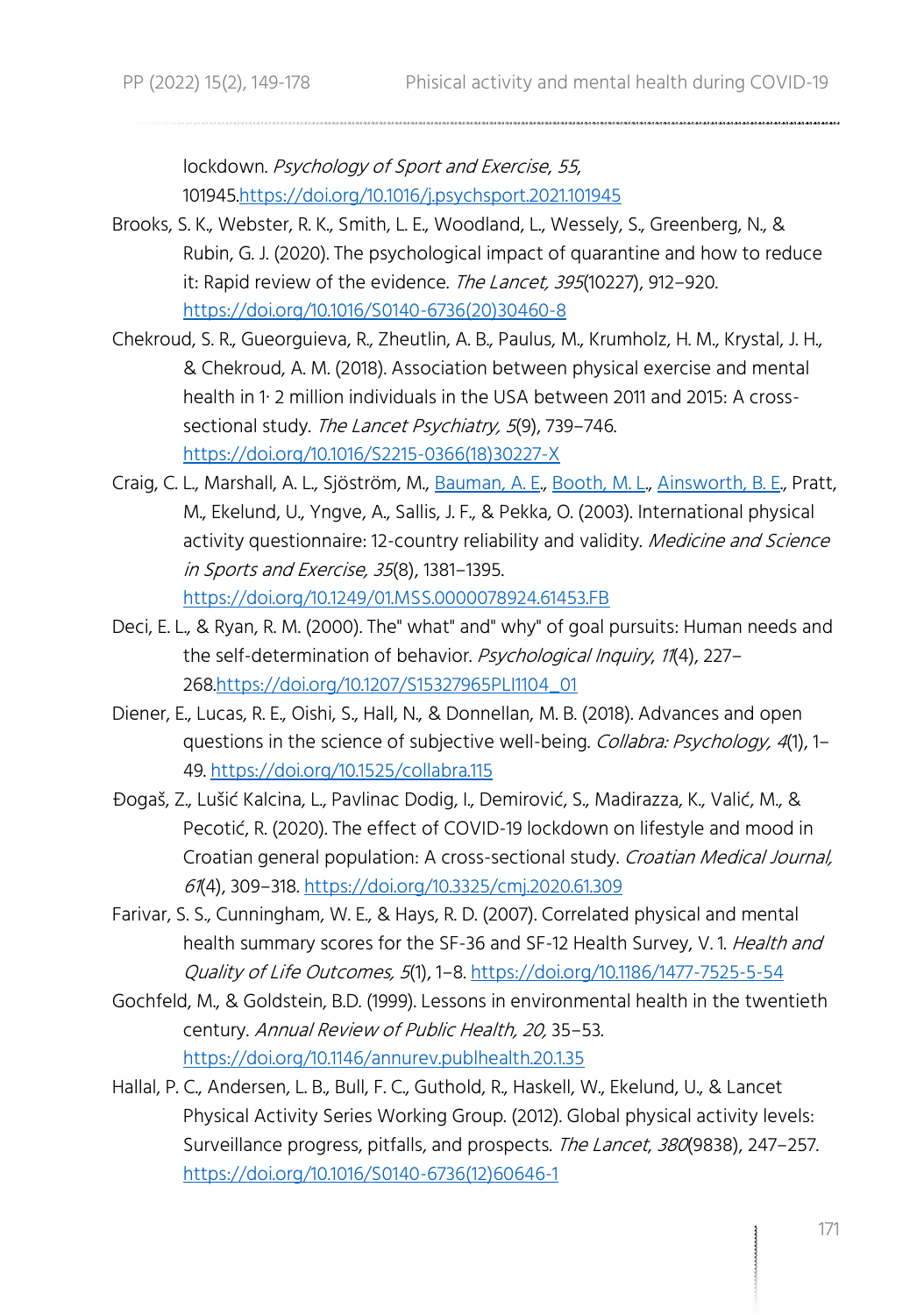- Hammami, A., Harrabi, B., Mohr, M., & Krustrup, P. (2020). Physical activity and coronavirus disease 2019 (COVID-19): Specific recommendations for homebased physical training. Managing Sport and Leisure, 1–6. <https://doi.org/10.1080/23750472.2020.1757494>
- Hays, R. D., Marshall, G. N., Wang, E. Y. I., & Sherbourne, C. D. (1994). Four-year crosslagged associations between physical and mental health in the Medical Outcomes Study. Journal of Consulting and Clinical Psychology, 62(3), 441– 44[9.https://doi.org/10.1037/0022-006X.62.3.441](https://doi.org/10.1037/0022-006X.62.3.441)
- IBM Corp. Released 2017. IBM SPSS Statistics for Windows, Version 25.0. Armonk, NY: IBM Corp.
- IPAQ Group. (2005). Guidelines for the data processing and analysis of the International Physical Activity Questionnaire: Short and long forms. <https://sites.google.com/site/theipaq/scoring-protocol>
- Jacob, L., Tully, M. A., Barnett, Y., López-Sánchez, G. F., Butler, L., Schuch, F., López-Bueno, R., McDermott, D., Firth, J., Grabovac, I., Yakkundi, A., Armstrong, N., Young, T., & Smith, L. (2020). The relationship between physical activity and mental-health in a sample of the UK public: A cross-sectional study during the implementation of COVID-19 social distancing measures. Mental Health and Physical Activity, 19, 100345.<https://doi.org/10.1016/j.mhpa.2020.100345>
- Jurakić, D., Pedišić, Z., & Andrijašević, M. (2009). Physical activity of Croatian population: Cross-sectional study using International Physical Activity Questionnaire. Croatian Medical Journal, 50(2), 165–173[. https://doi.org/10.3325/cmj.2009.50.165](https://doi.org/10.3325/cmj.2009.50.165)
- Jureša, V., Ivanković, D., Vuletić, G., Babić-Banaszak, A., Srcek, I., Mastilica, M., & Budak, A. (2000). The Croatian Health Survey – SF-36: I. General quality of life assessment. Collegium Antropologicum, 24(1), 69–78.
- Keyes, C. L. M. (2000). Subjective change and its consequences for emotional wellbeing. Motivation and Emotion, 24(2), 67–84. <https://doi.org/10.1023/A:1005659114155>
- Kline, R.B. (2011). Principles and practice of structural equation modelling. The Guilford Press.
- Kurklu, S., Babayigit, M., Oysul, F., & Aktas, A. M. (2015). Examination of possible effects of physical activity level (IPAQ) on quality of life (SF-36) in health care workers who employed in a training and research hospital. SM Journal of Public Health & Epidemiology, 1(2), 1007.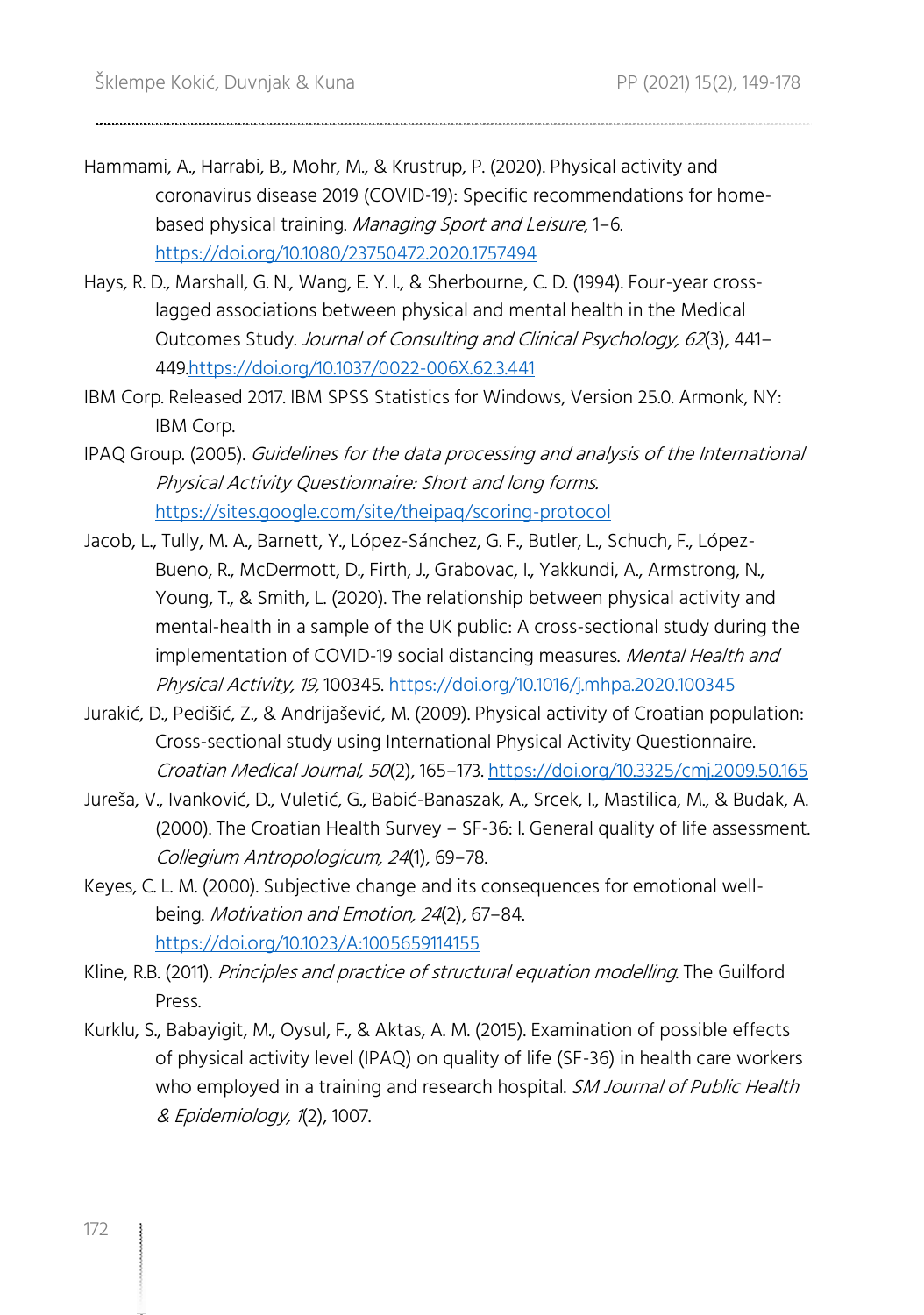- Larson, J. S. (1997). The MOS 36-item short form health survey: A conceptual analysis. Evaluation &The Health Professions, 20(1), 14–27. <https://doi.org/10.1177/016327879702000102>
- Larson, J. S. (1999). The conceptualization of health. Medical care research and review, <sup>56</sup>(2), 123–136.<https://doi.org/10.1177/107755879905600201>
- Lauri Korajlija, A., & Jokić‐Begić, N. (2020). COVID‐19: Concerns and behaviours in Croatia. British Journal of Health Psychology, 25(4), 849–855. <https://doi.org/10.1111/bjhp.12425>
- Lee, P. H., Macfarlane, D. J., Lam, T. H., & Stewart, S. M. (2011). Validity of the international physical activity questionnaire short form (IPAQ-SF): A systematic review. International Journal of Behavioral Nutrition and Physical Activity, 8(1), 1–11. <https://doi.org/10.1186/1479-5868-8-115>
- Lins, L., & Carvalho, F. M. (2016). SF-36 total score as a single measure of health-related quality of life: Scoping review. SAGE Open Medicine, 4, 1-12. <https://doi.org/10.1177/2050312116671725>
- Liu, N., Zhang, F., Wei, C., Jia, Y., Shang, Z., Sun, L., Wu, L., Sun, Z., Zhou, Y., Wang, Y, & Liu, W. (2020). Prevalence and predictors of PTSS during COVID-19 outbreak in China hardest-hit areas: Gender differences matter. Psychiatry Research, 287, 112921[. https://doi.org/10.1016/j.psychres.2020.112921](https://doi.org/10.1016/j.psychres.2020.112921)
- Lyubomirsky, S., King, L., & Diener, E. (2005). The benefits of frequent positive affect: Does happiness lead to success?. Psychological Bulletin, 131(6), 803-855. <https://doi.org/10.1037/0033-2909.131.6.803>
- Maslić Seršić, D., & Vuletić, G. (2006). Psychometric evaluation and establishing norms of Croatian SF-36 health survey: Framework for subjective health research. Croatian Medical Journal, 47(1), 95–102.
- Maugeri, G., Castrogiovanni, P., Battaglia, G., Pippi, R., D'Agata, V., Palma, A., Di Rosa, M., & Musumeci, G. (2020). The impact of physical activity on psychological health during Covid-19 pandemic in Italy. Heliyon, 6(6), e04315. <https://doi.org/10.1016/j.heliyon.2020.e04315>
- Messina, G., Quercioli, C., Troiano, G., Russo, C., Barbini, E., Nisticò, F., & Nante, N. (2016). Italian medical students quality of life: Years 2005-2015. Annali di Igiene: Medicina Preventive e di Comunità, <sup>28</sup>(4), 245–251. <https://doi.org/10.7416/ai.2016.2103>
- Meyer, J., McDowell, C., Lansing J., Brower, C., Smith, L., Tully, M., & Herring, M. (2020). Changes in physical activity and sedentary behaviour in response to COVID-19 and their associations with mental health in 3052 US adults. International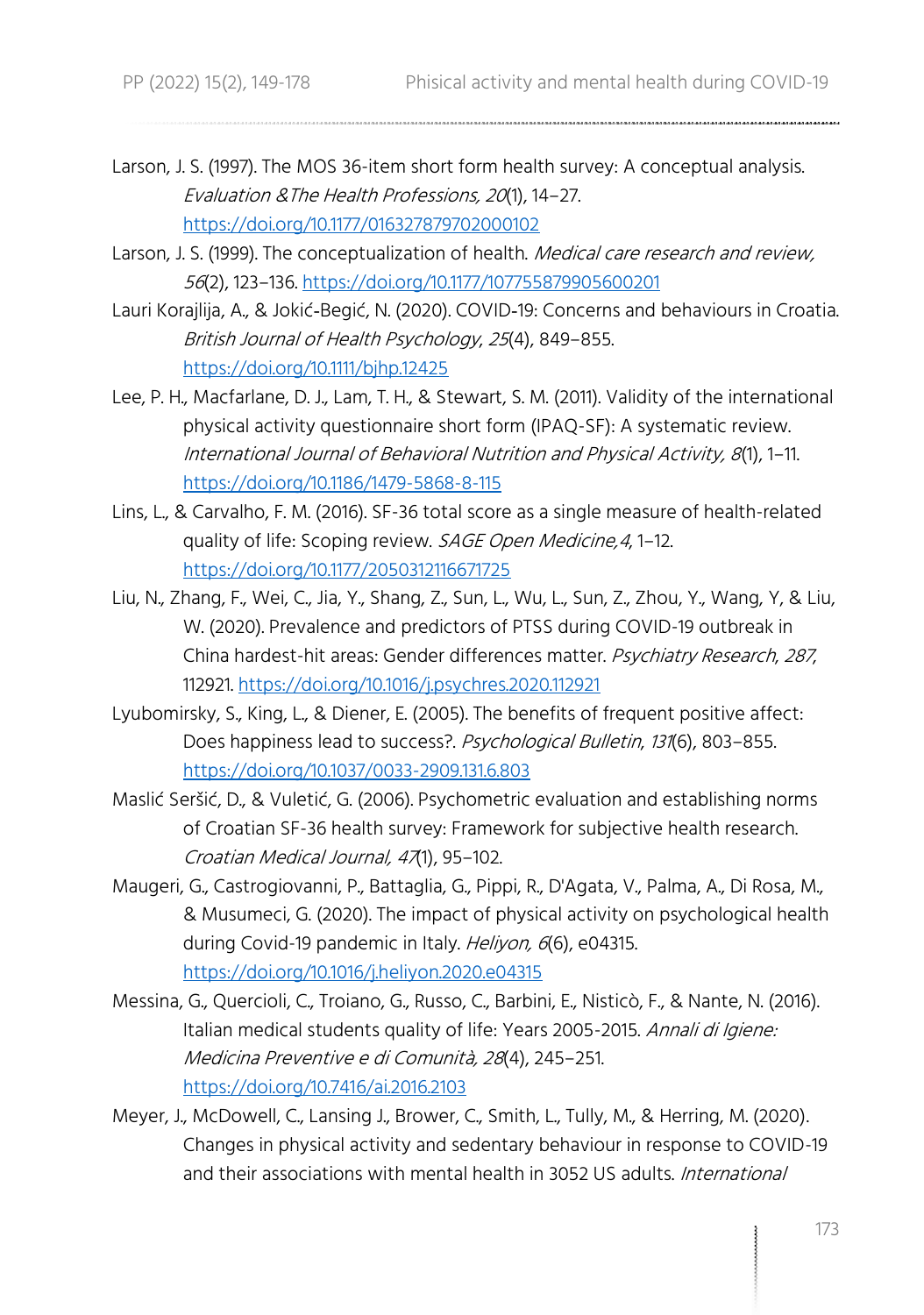Journal of Environmental Research and Public Health, 17(18), 64–69. <https://doi.org/10.3390/ijerph17186469>

- Orlandi, M., Rosselli, M., Pellegrino, A., Boddi, M., Stefani, L., Toncelli, L., & Modesti, P. A. (2021). Gender differences in the impact on physical activity and lifestyle in Italy during the lockdown, due to the COVID-19 pandemic. Nutrition, Metabolism and Cardiovascular Diseases, 31(7), 2173–2180. <https://doi.org/10.1016/j.numecd.2021.03.011>
- Ozdemir, F., Cansel, N., Kizilay, F., Guldogan, E., Ucuz, I., Sinanoglu, B., Colak, C., & Cumurcu H. B. (2020). The role of physical activity on mental health and quality of life during COVID-19 outbreak: A cross-sectional study. European Journal of Integrative Medicine, 40, 101248.<https://doi.org/10.1016/j.eujim.2020.101248>
- Pekmezović, T., Popović, A., Tepavčević Kisić, D., Gazibara, T., & Paunić, M. (2011). Factors associated with health-related quality of life among Belgrade University students. Quality of Life Research: An International Journal of Quality of Life Aspects of Treatment, Care and Rehabilitation, 20(3), 391–397. <https://doi.org/10.1007/s11136-010-9754-x>
- Physical Activity Guidelines Advisory Committee. (2018). 2018 Physical Activity Guidelines Advisory Committee Scientific Report. U.S. Department of Health and Human Services[. https://health.gov/sites/default/files/2019-](https://health.gov/sites/default/files/2019-09/PAG_Advisory_Committee_Report.pdf) [09/PAG\\_Advisory\\_Committee\\_Report.pdf](https://health.gov/sites/default/files/2019-09/PAG_Advisory_Committee_Report.pdf)
- Pieh, C., Budimir, S., & Probst, T. (2020). The effect of age, gender, income, work, and physical activity on mental health during coronavirus disease (COVID-19) lockdown in Austria. Journal of Psychosomatic Research, 136, 110186. <https://doi.org/10.1016/j.jpsychores.2020.110186>
- Popov, S., Sokić, J., Stupar, D. (2021). Activity matters: Physical exercise and stress coping during the 2020 COVID-19 state of emergency. Psihologija, 54(3), 307-322. <https://doi.org/10.2298/psi200804002p>
- Qi, M., Li, P., Moyle, W., Weeks, B., & Jones, C. (2020). Physical Activity, Health-Related Quality of Life, and Stress among the Chinese Adult Population during the COVID-19 Pandemic. International Journal of Environmental Research and Public Health, 17(18), 6494[. https://doi.org/10.3390/ijerph17186494](https://doi.org/10.3390/ijerph17186494)
- Reis, H. T., Sheldon, K. M., Gable, S. L., Roscoe, J., & Ryan, R. M. (2000). Daily well-being: The role of autonomy, competence, and relatedness. Personality and Social Psychology Bulletin, 26(4), 419–435[. https://doi.org/10.1177/0146167200266002](https://doi.org/10.1177/0146167200266002)
- Rossi, R., Socci, V., Talevi, D., Mensi, S., Niolu, C., Pacitti, F., DiMarco, A., Rossi, A., Siracusano, A., & Di Lorenzo, G. (2020). COVID-19 pandemic and lockdown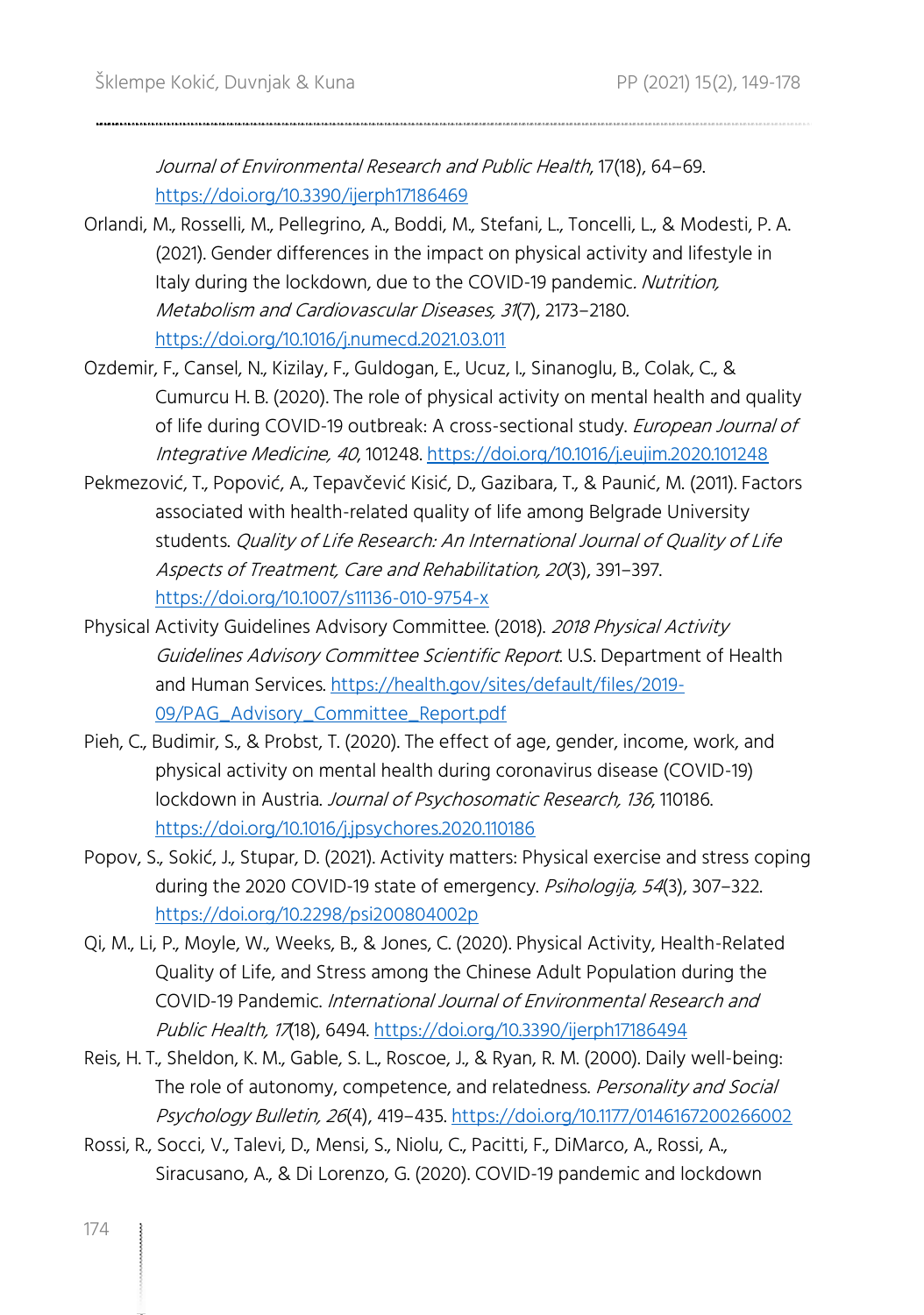measures impact on mental health among the general population in Italy. Frontiers in Psychiatry, 11, 790. <https://doi.org/10.3389/fpsyt.2020.00790>

- Ryan, R. M., & Deci, E. L. (2001). On happiness and human potentials: A review of research on hedonic and eudaimonic well-being. Annual Review of Psychology, <sup>52</sup>(1), 141–166[. https://doi.org/10.1146/annurev.psych.52.1.141](https://doi.org/10.1146/annurev.psych.52.1.141)
- Ryan, R. M., & Deci, E. L. (2017). Self-determination theory: Basic psychological needs in motivation, development, and wellness. Guilford Publishing. <https://doi.org/10.1521/978.14625/28806>
- Schuch, F. B., Bulzing R. A., Meyer, J., Vancampfort, D., Firth, J., Stubbs, B., Grabovac, I., Willeit, P., Deuel, O., Tavares, V., Calegaro, V. C., Deenik, J., López-Sánchez, G. F., Veronese, N., Caperchione, C. M., Sadarangani, K. P., Abufaraj, M., Tully, M. A., & Smith, L. (2020). Associations of moderate to vigorous physical activity and sedentary behaviour with depressive and anxiety symptoms in self-isolating people during the COVID-19 pandemic: A cross-sectional survey in Brazil.Psychiatry Research, 292, 113339.

<https://doi.org/10.1016/j.psychres.2020.113339>

- Shibata, A., Kojchiro, O., Nakamura, Y., & Muraoka, I. (2007). Recommended level of physical activity and health-related quality of life among Japanese adults. Health and Quality of Life Outcomes, 5(1), 1–8[. https://doi.org/10.1186/1477-](https://doi.org/10.1186/1477-7525-5-64) [7525-5-64](https://doi.org/10.1186/1477-7525-5-64)
- Silva Moreira, P., Ferreira, S., Couto, B., Machado-Sousa, M., Fernández, M., Raposo-Lima, C.,Sousa, N., Picó-Pérez, M., & Morgado, P. (2021). Protective elements of mental health status during the COVID-19 outbreak in the Portuguese population. International Journal of Environmental Research and Public Health, <sup>18</sup>(4), 1910.<https://doi.org/10.3390/ijerph18041910>
- Slimani, M., Paravlic, A., Mbarek, F., Bragazzi, N. L., & Tod, D. (2020). The relationship between physical activity and quality of life during the confinement induced by COVID-19 outbreak: A pilot study in Tunisia. Frontiers in Psychology, 11, 1882. <https://doi.org/10.3389/fpsyg.2020.01882>
- Sokić, J., Popov, S., Dinić, B. M., Rastović, J. (2021). Effects of physical activity and training routine on mental health during the COVID-19 pandemic and curfew. Frontiers in psychology,12, 624035.<https://doi.org/10.3389/fpsyg.2021.624035>
- Son, C., Hegde, S., Smith, A., Wang, X., & Sasangohar, F. (2020).Effects of COVID-19 on college students' mental health in the United States: Interview survey study. Journal of Medical Internet Research, 22(9), e21279. <https://doi.org/10.2196/21279>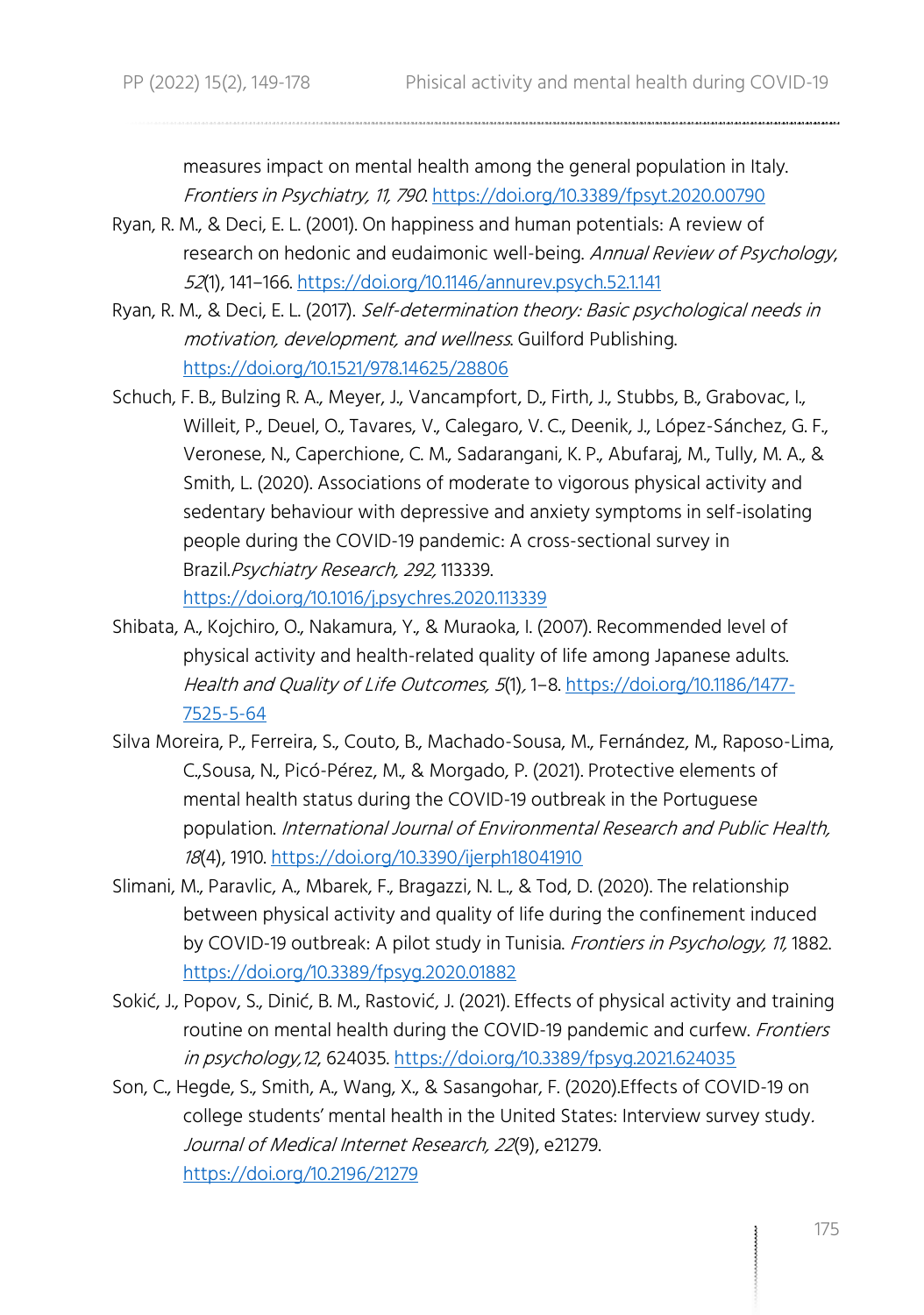- Stewart, K. J., Turner, K. L., Bacher, A. C., DeRegis, J. R, Sung, J., Tayback, M., & Ouyang, P. (2003). Are fitness, activity, and fatness associated with health-related quality of life and mood in older persons? Journal of Cardiopulmonary Rehabilitation, <sup>23</sup>(2), 115–21.<https://doi.org/10.1097/00008483-200303000-00009>
- Stieger, S., Lewetz, D.,& Swami, V. (2021). Emotional well-being under conditions of lockdown: An experience sampling study in Austria during the COVID-19 pandemic. Journal of Happiness Studies, 1-18[. https://doi.org/10.1007/s10902-](https://doi.org/10.1007/s10902-020-00337-2) [020-00337-2](https://doi.org/10.1007/s10902-020-00337-2)
- Telama, R. (2009). Tracking of physical activity from childhood to adulthood: a review. Obesity Facts, 2(3), 187–19[5.https://doi.org/10.1159/000222244](https://doi.org/10.1159/000222244)
- Vloo, A., Alessie, R. J. M., Mierau, J. O., Lifelines Corona Research Initiative Collaborators (2021). Gender differences in the mental health impact of the COVID-19 lockdown: Longitudinal evidence from the Netherlands. SSS - population health, 15, 100878.<https://doi.org/10.1016/j.ssmph.2021.100878>
- Ware, J. E., & Sherbourne, C. D. (1992). The MOS 36-item short-form health survey (SF-36). I. Conceptual framework and item selection. Medical Care, 30(6), 473-483.
- Ware, J. E., Kosinski, M., &Keller, S. D. (1994). SF-36 physical and mental health summary scales - A user's manual. The Health Institute, New England Medical Center.
- Ware, J. E., Snow, K. K., Kosinski, M., & Gandek B. (1993). The SF-36 health survey manual and interpretation quide. The Health Institute, New England Medical Center.
- Wendel-Vos, G. C. W., Schuit, A. J., Tijhuis, M. A. R., & Kromhout, D. (2004). Leisure time physical activity and health-related quality of life: Cross-sectional and longitudinal associations. Quality of Life Research: An International Journal of Quality of Life Aspects of Treatment, Care and Rehabilitation, 13(3), 667–677. <https://doi.org/10.1023/B:QURE.0000021313.51397.33>
- World Health Organization (2001). International classification of functioning, disability and health. Geneva World Health Organization, [https://www.who.int/standards/classifications/international-classification-of](https://www.who.int/standards/classifications/international-classification-of-functioning-disability-and-health)[functioning-disability-and-health](https://www.who.int/standards/classifications/international-classification-of-functioning-disability-and-health)
- Yang, H., & Ma, J. (2020). How an epidemic outbreak impacts happiness: Factors that worsen (vs. protect) emotional well-being during the coronavirus pandemic. Psychiatry Research, 289, 113045.<https://doi.org/10.1016/j.psychres.2020.113045>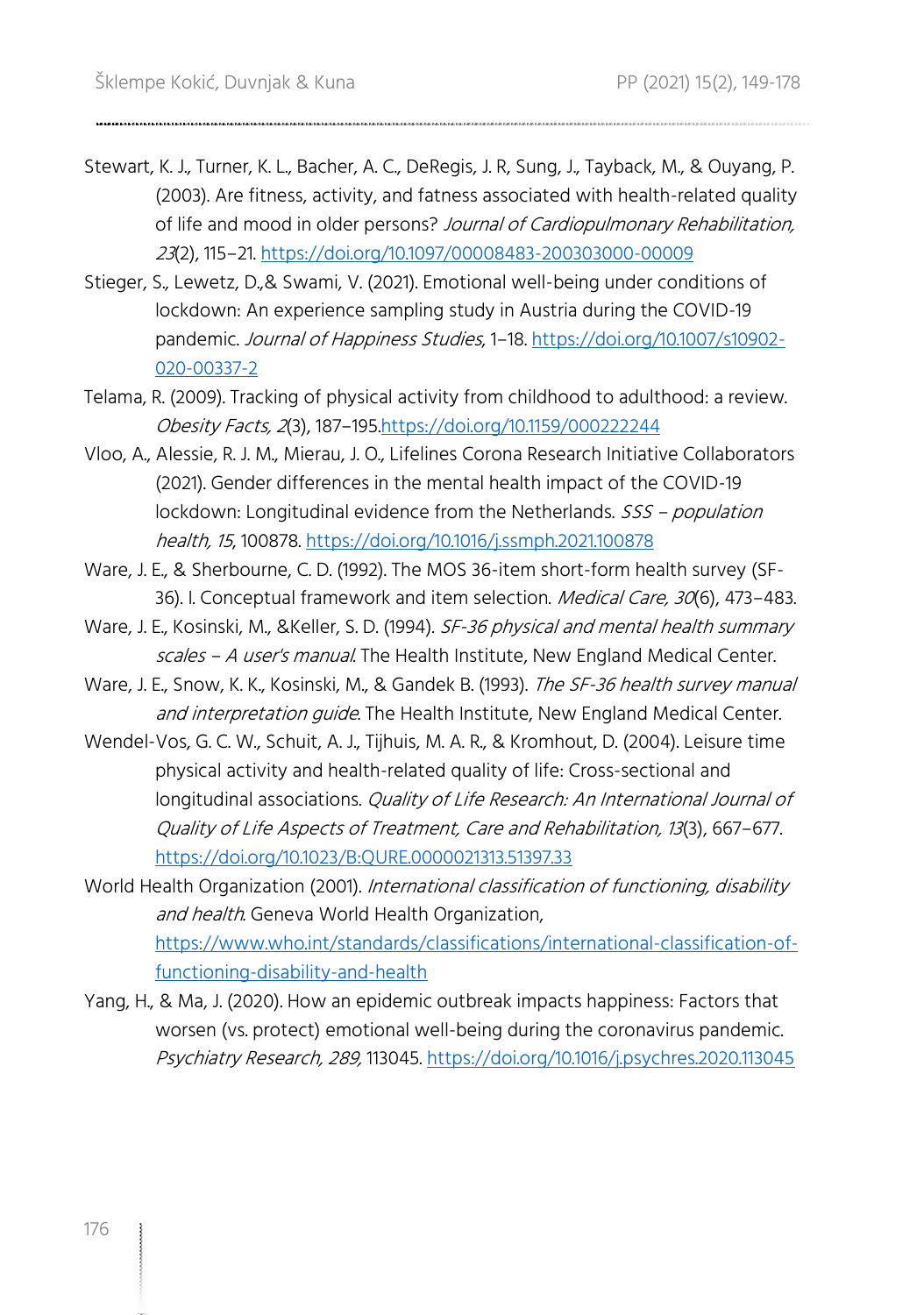### Appendix

## Intercorrelations among variables

|                            | $\sim$ | 3           | 4       | Ь٥             | 9              | $\overline{ }$ | $\infty$ | 0                                | $\supseteq$      | $11 \t2$      |         | 13               | 与                     | Έ               |
|----------------------------|--------|-------------|---------|----------------|----------------|----------------|----------|----------------------------------|------------------|---------------|---------|------------------|-----------------------|-----------------|
| 1.Age                      | $-5$   | $33**.09*$  |         | C <sub>O</sub> | $\overline{6}$ | δ.             | δ.       | $-0 -$                           | $14**$           | $-5$          | 90.     | $\sum_{i=1}^{k}$ | $-11**$               | ā               |
| 2.Gender                   |        | $-35***-04$ |         | -.07           | $-14**$        |                |          | $-17***$ $-12***$ $-16***$ $-06$ |                  | $-12** -$     |         |                  | $-12*** -15*** -18**$ |                 |
|                            |        |             |         |                |                |                |          |                                  |                  |               | $13**$  |                  |                       |                 |
| 3. Body mass index (BMI)   |        |             | $.14**$ | -03            | Q.             | $-0.7$         | ā        | -03                              | $-17**$          | $-0.5$        | $-0.7$  | $-15** -13**$    |                       | δ.              |
| 4. Attitude towards        |        |             |         | $.46**$        | $.23**$        | $40**$         | $.29**$  | $25**$                           | $.16**$          | $23** 20**$   |         | $.31***$ .30**   |                       | $.34**$         |
| reaching appropriate       |        |             |         |                |                |                |          |                                  |                  |               |         |                  |                       |                 |
| levels of PA               |        |             |         |                |                |                |          |                                  |                  |               |         |                  |                       |                 |
| 5. Physical activity (PA)  |        |             |         |                | $.16**$        | $37**$         | $.23**$  | $.15**$                          | $12**$           | $.11**.09*$   |         | $25**$           | $.18**$               | $25**$          |
| 6.Role limitations due to  |        |             |         |                |                | $.45**$        | 55**     | $-50**$                          | $\sum_{i=1}^{k}$ | $.42**$ .31** |         | $.29**$          | $.41**$               | $85**$          |
| emotional problems         |        |             |         |                |                |                |          |                                  |                  |               |         |                  |                       |                 |
| 7. Vitality/Energy         |        |             |         |                |                |                | $78**$   | 50**                             | $16**$           | $.36**.44**$  |         | 56**             | $51**$                | $76**$          |
| 8.Emotional well-being     |        |             |         |                |                |                |          | $-58**$                          | $13**$           | $.33**.40**$  |         | $.48**$          | $.45**$               | $83**$          |
| 9.Social functioning       |        |             |         |                |                |                |          |                                  | $19**$           | $40**.40**$   |         | $37**$           | $47**$                | $\ddot{\tau}^*$ |
| 10. Physical functioning   |        |             |         |                |                |                |          |                                  |                  | $.32** .26**$ |         | $25**$           | .60**                 | $17**$          |
| 11.Role limitations due to |        |             |         |                |                |                |          |                                  |                  |               | $-53**$ | $.36**$          | $.85**$               | $48**$          |
| physical health            |        |             |         |                |                |                |          |                                  |                  |               |         |                  |                       |                 |
| 12.Bodily pain             |        |             |         |                |                |                |          |                                  |                  |               |         | $49**$           | $77**$                | $.45**$         |
| 13.General health          |        |             |         |                |                |                |          |                                  |                  |               |         |                  | .66**                 | $.48**$         |
| 14.PCS                     |        |             |         |                |                |                |          |                                  |                  |               |         |                  |                       | $55**$          |
| 15.MCS                     |        |             |         |                |                |                |          |                                  |                  |               |         |                  |                       |                 |
|                            |        |             |         |                |                |                |          |                                  |                  |               |         |                  |                       |                 |

Note: \* p < 0.05; \*\* p < 0.01; PCS - physical component summary; MCS - mental component summary Note: \* *p* < 0.05; \*\* *p* < 0.01; PCS - physical component summary; MCS - mental component summary